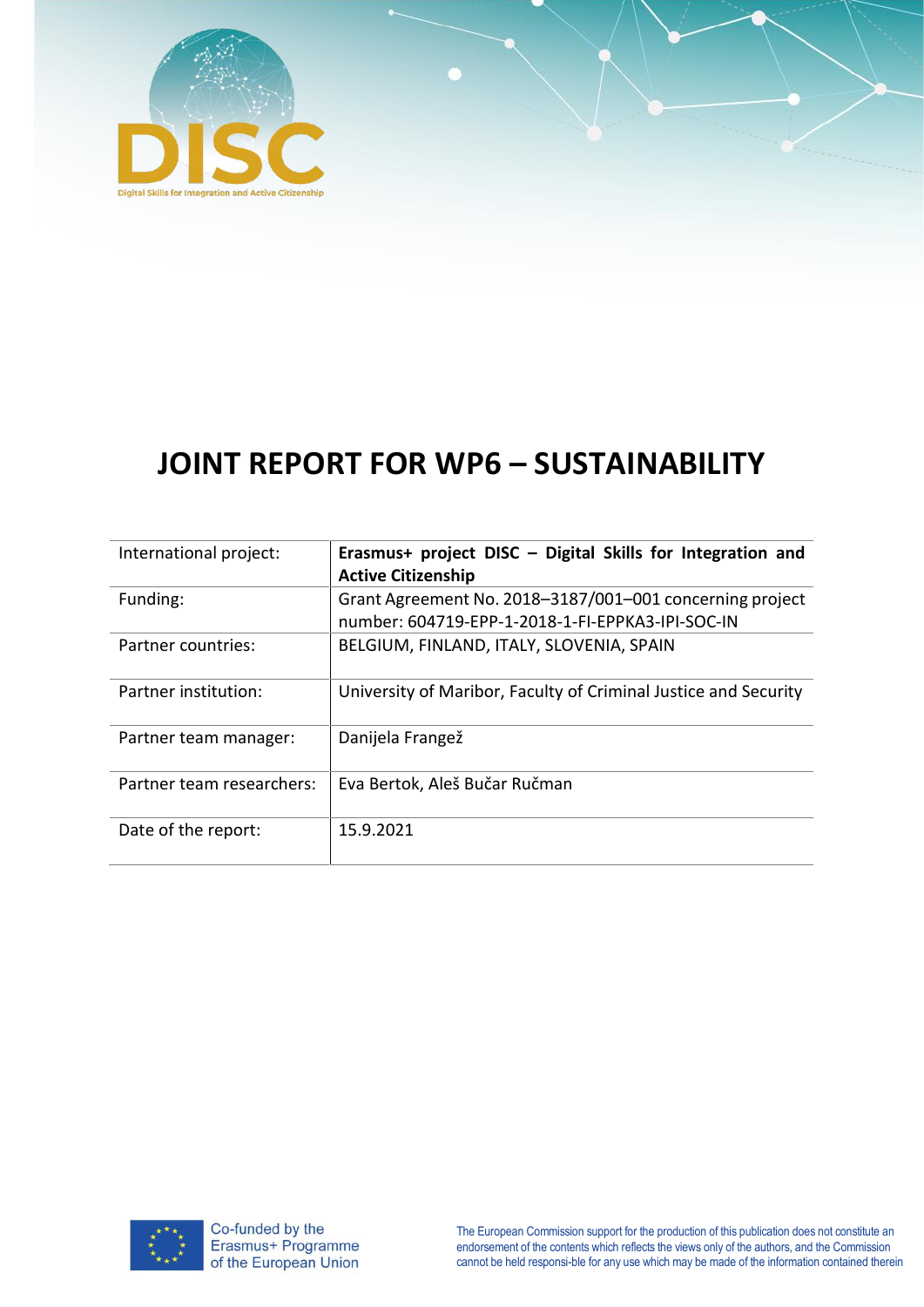

# Contents

| $\mathbf{1}$   |      |  |
|----------------|------|--|
| $\overline{2}$ |      |  |
| 3              |      |  |
|                | 3.1  |  |
|                | 3.2  |  |
|                | 3.3  |  |
|                | 3.4  |  |
|                | 3.5  |  |
|                | 3.6  |  |
|                | 3.7  |  |
|                | 3.8  |  |
|                | 3.9  |  |
|                | 3.10 |  |
|                | 3.11 |  |
|                | 3.12 |  |
|                | 3.13 |  |
|                | 3.14 |  |
|                | 3.15 |  |
| 4              |      |  |
| 5              |      |  |
| 6              |      |  |
| 7              |      |  |

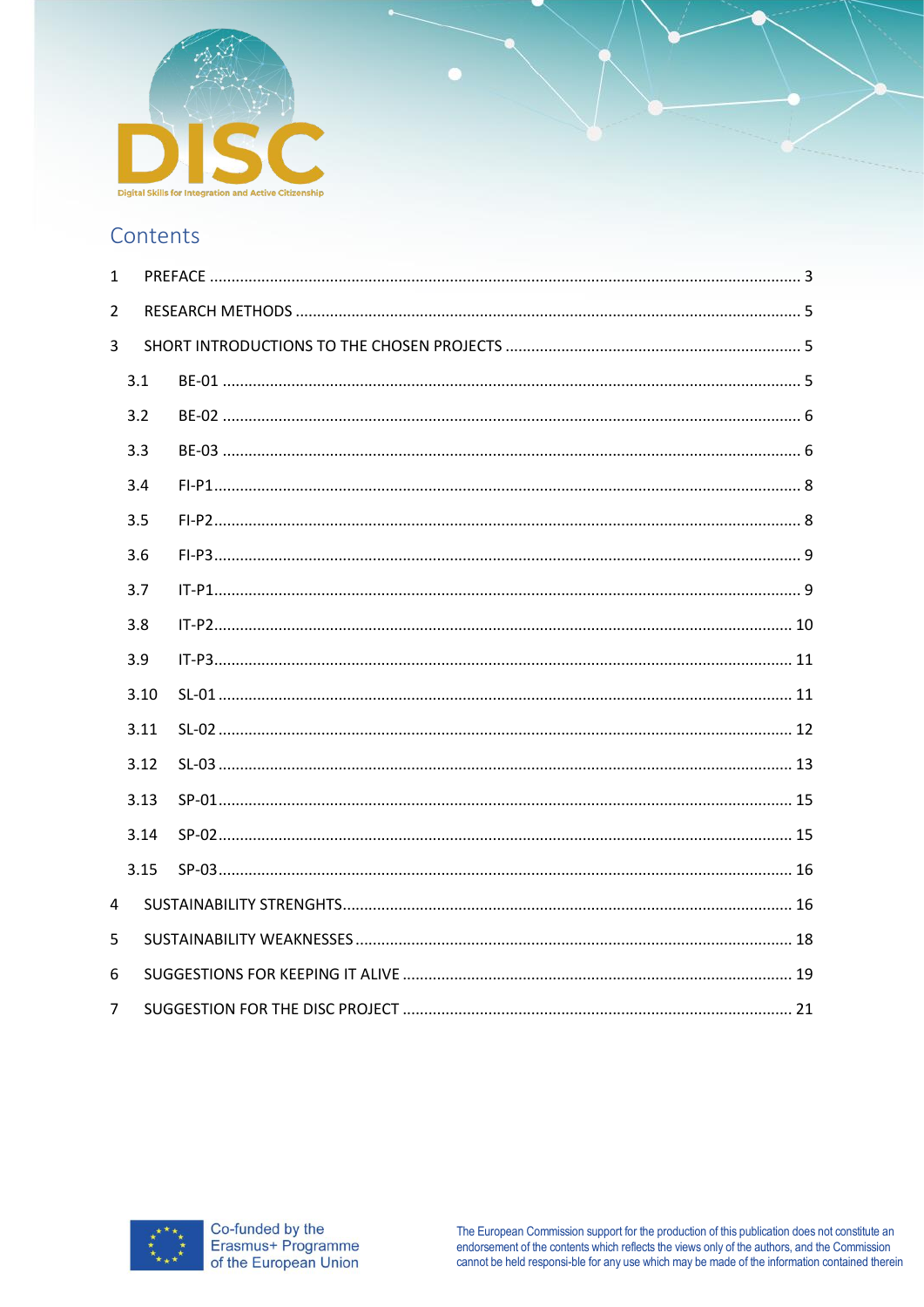

# <span id="page-2-0"></span>**1 PREFACE**

In the EU publication, *Sustainability of international cooperation projects in the field of higher education and vocational training: Handbook on Sustainability*, a project can be considered as sustainable if its outcomes continue or are developed after the end of the EU funding (i.e. duration of new courses, up-dating of new tools).<sup>1</sup>

For this DISC Sustainability report, each partner had to choose few projects from their own countries. We will present them in the alphabetical order of the countries, starting with Belgium and ending with Spain. Projects were selected so they represented some of the best practices, connected to the area of research of each partner, sometimes the projects presented being those which DISC researchers were working on in the past.

In Belgium, DISC partner UCLL decided to interview colleagues from the same college who have already had projects that became sustainable after their official end. Respondent 1 conducted research within an after-school programme that led to a website with various resources for teachers. Two follow-up projects, both national and international, have now been launched. Respondent 2 was involved in three projects on the same theme but with different target groups. Again, several follow-up projects have been started. Respondent 3 has a great deal of expertise in this area, as she already had a great deal of experience in various research projects that have subsequently become sustainable.

Laurea UAS, Finland, chose three cases. One of them was conducted and analysed by Project Manager Minttu Räty and two others by Senior Lecturer Tiina Wikström, who wrote about her own experiences in two EU-wide projects funded by AAL.

The first project analysed by Project Manager Minttu Räty was "With all senses - Developing Open Learning Environments", which was a 4-year project partly funded by European Social Fund and had seven partners in different parts of Finland. It was the first project with a national network to disseminate the idea of multisensory space and to use it for different purposes and target groups.

The other two projects analysed by Senior Lecturer Wikström were linked with digital skills and client empowerment, and they lasted three years each and were funded by the European Commission under the Ambient Assisted Living (AAL) Joint Programme. The reason why Ms Wikström chose these projects were the following: Both projects were focused on developing the digital skills of its participants (in this way these projects resonated with DISC as well), Ms Wikström had insight in them both having worked in both projects as a project researcher and they both included a wide consortium covering several European countries. These projects also had different challenges and possibilities in relation to project sustainability.

Italian partner CESIE have chosen two best practices (IT-P1 and IT-P2) in the field of migration regarding migrants' social and labour market inclusion as well as accompanying minors into autonomy who have had an impact on beneficiaries even after the project lifetimes ended or have been followed-up due to their successful implementation and tailored actions. They have further chosen one project on the

<sup>1</sup> <http://tempus-desire.eu/downloads/useful-information/Handbook%20on%20Sustainability.pdf>

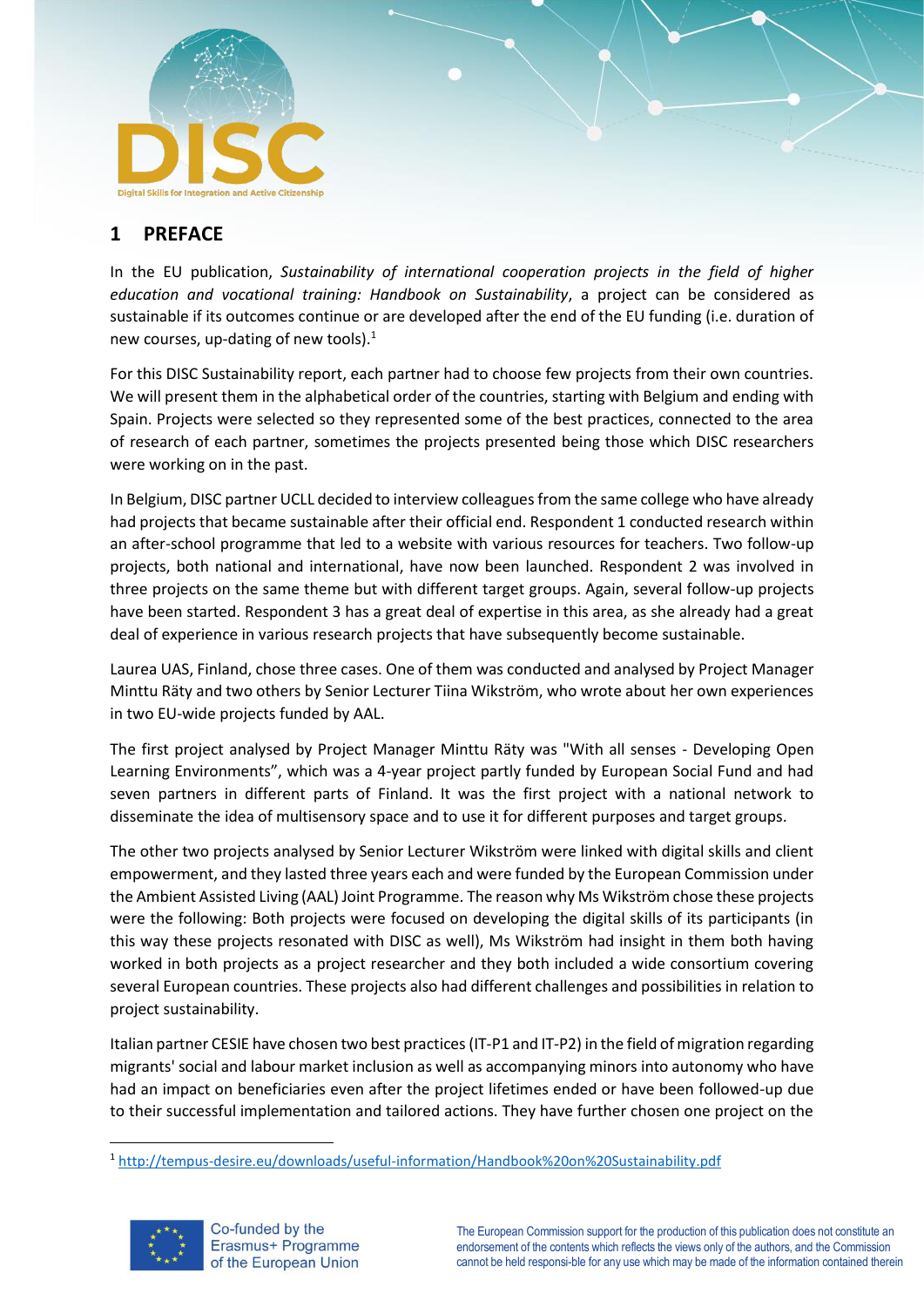

basis of the innovative idea and scope of activities, as it was aimed at fostering the entrepreneurism of migrant women, but due to various circumstances, it could not reach its full potential.

Slovenian partners in the project have decided to present three projects. Project 1: "Park your excuses elsewhere! Not on parking spaces reserved for disabled people" deals with disabled people's rights to mobility by addressing parking violations at spaces reserved for disabled people. It is a project selected because of its inclusion of research and application of findings into awareness raising and behaviour changing campaign. The project is now ongoing for the fifth year (since 2017) and continues to gain funding for the third time. The second project is named "Violence and Youth". It started as an initiative of young people from all over Slovenia gathered under the small local NGO (Mladinsko kulturno društvo Novo mesto). In 2003 they started with research, whose aim was to reveal different forms of violence committed by young people in Slovenia and understand its causes. The project consisted of research, awareness-raising campaign, workshops, media interviews and then led to the publication of book Violence and youth, development of subject Violence and society at Faculty of Criminal Justice and Security, University of Maribor, numerous final theses and inclusion of this topic into training of Slovene primary, secondary and high school teachers. It was selected because of long-lasting sustainability (the topic of the project continues since 2003) and spill-over effect. The third included project was named NasVIZ "A systemic approach to peer violence in educational institutions – model and guidelines" (EEA and Norway Grants 2009–2014, n.d.). Primary goal of the project was to address the issue of peer violence and to combat this issue in primary schools with an active partnership "in and with the local community". The project was active from February 2015 to August 2016 and was funded by the Norwegian Financial Mechanism.

Lastly, Spain has also selected three successful examples: INCHIPE was a three year EU funded project (Erasmus+ programme, KA2 CBHE). The topic of the project was the internationalisation of universities from Latin America. The project's primary goals were the promotion of International Relation Offices (IRO) internationalisation within universities from Chile and Peru, capacity building of IRO's staff, promotion of international mobilities for students and staff and the creation of an international network. The second Spanish project, named SOLIDARIS, is a three year EU funded project (Erasmus+ programme, KA2 CBHE). The topic of the project is social inclusion and active citizenship as its main goals are to promote the access and inclusion of different vulnerable groups in Latin American HEIs. This will be achieved by modernising and improving the services supporting social and educational inclusion made available by HEIs and providing the different involved actors with tools that favour the acquisition, by students, of the skills necessary for their inclusion in a University context. The third project is named INTERMOVE. This was a three year EU funded project under Erasmus+ Programme (KA2). The topic of the project was to tackle, within the field of mobility actions, these two barriers: intercultural issues and foreign language knowledge by developing and implementing a new training pathway in mobility.

To summarise: Finnish projects were funded by the European Commission under the Ambient Assisted Living (AAL) Joint Programme, Slovenian projects were funded by municipal funds and Slovenian traffic safety agency, European commission and EEA and Norway Grants 2009–2014, whilst Spanish projects were all funded by Erasmus+ programme, KA2.

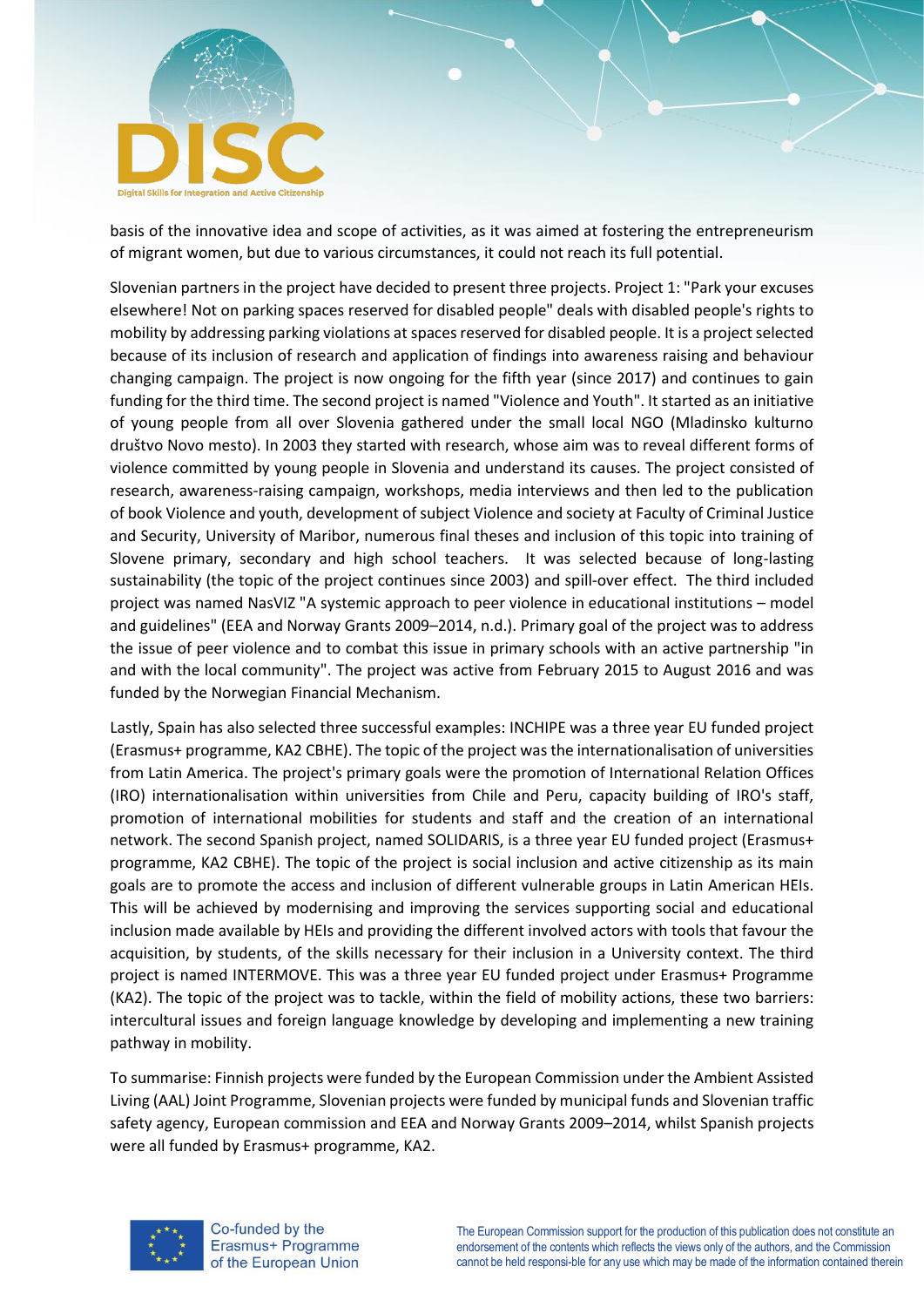

The topics were ranging from professional development of teachers to create inclusive learning environments, stimulation of movement in older people with dementia (Belgium); open learning environments, digital skills and client empowerment (Finland); migrants' social and labour market inclusion and accompanying minors into autonomy (Italy); parking on spots for disabled, youth violence in general and tackling violence in schools with systemic approach (Slovenia); internationalisation with International Relation Offices, inclusion and active citizenship and developing a new training pathway in mobility (Spain).

# <span id="page-4-0"></span>**2 RESEARCH METHODS**

The research methods used in gathering the information of the three Finnish project analyses conducted by Minttu Räty and Tiina Wikström, consisted of summarising their personal experiences as project managers and researchers in the projects in question and using the documents in the archive. Similarly, when gathering data for projects, the Slovenian team used their own experience, documents in the archive (applications, reports, photos, press releases, etc.) and data available, and interviews, conducted at the NasVIZ projects' closure.

Italian - CESIE's research team brainstormed about their previous projects and wrote their experience down.

Belgian and Spanish teams, unfortunately, due to the COVID-19 situation, could not interview their colleagues personally. UCLL team used open-ended questions to get more information, which resulted in a written form. INCOMA team used e-mail and Teams platform, explaining the task and the templates to be filled in by the respondents.

# <span id="page-4-1"></span>**3 SHORT INTRODUCTIONS TO THE CHOSEN PROJECTS**

## <span id="page-4-2"></span>**3.1 BE-01**

The project was about the professionalisation of teachers (in training) in creating inclusive learning environments. The main objective was to sharpen the professional development of teachers (teams). This focused on creating inclusive learning environments with two sub-goals. The first sub-goal was to value and utilise diversity through sharpening teachers' professional outlook and the second sub-goal was to collaborate in a connective manner within the school and with other key partners. The project lasted four years.

It was an IWT-SBO project funded by the Innovation and Enterprise Agency (Vlaio). There were so many results of the project that it is difficult to summarise it shortly. One of the main results is the website <https://potentialtoteach.be/> and several follow-up studies. In addition, different types of materials were produced in the research such as academic output: a number of scientific articles and four doctoral dissertations. In addition, several practice-oriented tools can be found on this website (in Dutch)[: https://potentialtoteach.be/zoek-een-sessie.](https://potentialtoteach.be/zoek-een-sessie.)

At the local level, there were several effects since about 30 schools participated in the professionalisation process. Per school, two coaches followed a train-the-trainer to be able to work

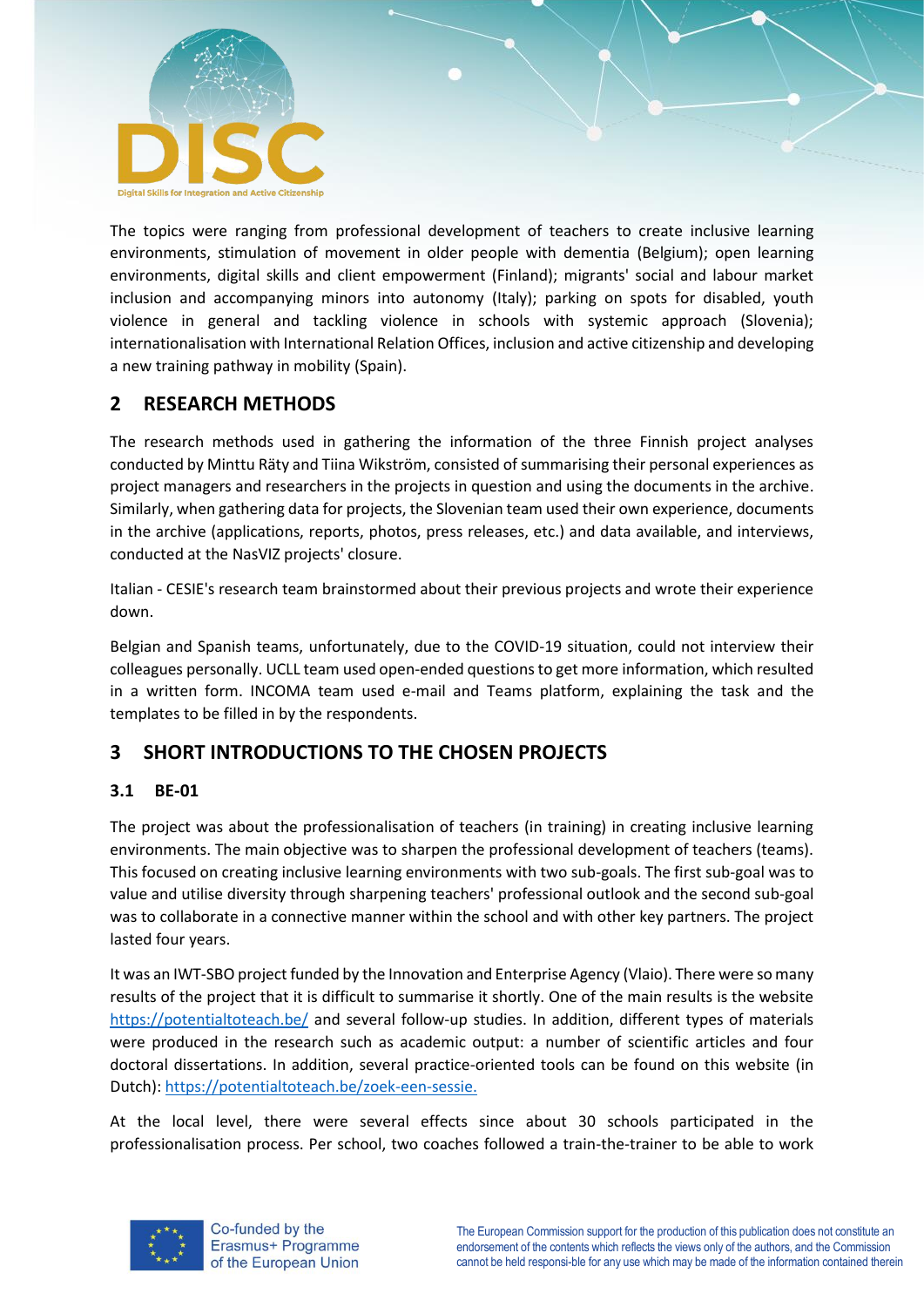

with the materials. These could be internal coaches from the school or an external coach such as pedagogical supervisors.

The main goal was to develop materials that can be used sustainably to support teachers' professional development around inclusion and diversity. This goal was achieved through the various tools collected on the Potential platform.

#### <span id="page-5-0"></span>**3.2 BE-02**

This project was a pilot study to stimulate movement in older people (with dementia) via exergames. One of the objectives was to find out whether exergames are an effective and/or feasible tool to stimulate elderly with dementia to exercise more using exergames. They were focused on two areas; older people in general in the context of fall prevention, and secondly in older people with dementia in the context of the treatment or delaying progression of dementia. There were several projects with different target groups. Exergames in residential care centres, which used commercial exergames; exergames in day care centres, which utilised commercial exergames vs. customised games and lastly exergames with elderly people with dementia, which used a customised game. All three programs were operational for two years.

The project was funded through Practical Scientific Research. The main results of the project were different in the different target groups. The results with exergames with older people: both commercial and customized games were feasible (low threshold, fun, high compliance) and effective (better balance, understanding the importance of movement, sense of movement, self-confidence, feeling better about themselves, improved memory and walking). The results with the older people with dementia showed feasibility with supervision and guidance.

The types of materials produced in the project were research reports, various presentations at conferences/study days etc., report about the project in the journal, service offerings for the field of work and for personal care students (through RTC), exergames lending service, manuals for applying exergames and scientific publication.

The most important effect that was seen was that Flemish residential care centres and other organisations for older people bought exergames and used them in their activities. The objectives of the project were achieved, but they would have liked to test a larger number of participants. This was partly due to unexpected circumstances such as participants dropping out due to illness or death.

#### <span id="page-5-1"></span>**3.3 BE-03**

Belgian team has conducted an interview with a colleague from their institution. Together, they went into details of projects, that became sustainable after their official end. Some projects are listed and summarised here:

- a. Introducing stories as a teaching tool.
- b. Develop entrepreneurial learning and tools for teachers.
- c. Teach international entrepreneurship through an international module.
- d. Integrate refugees through entrepreneurship.

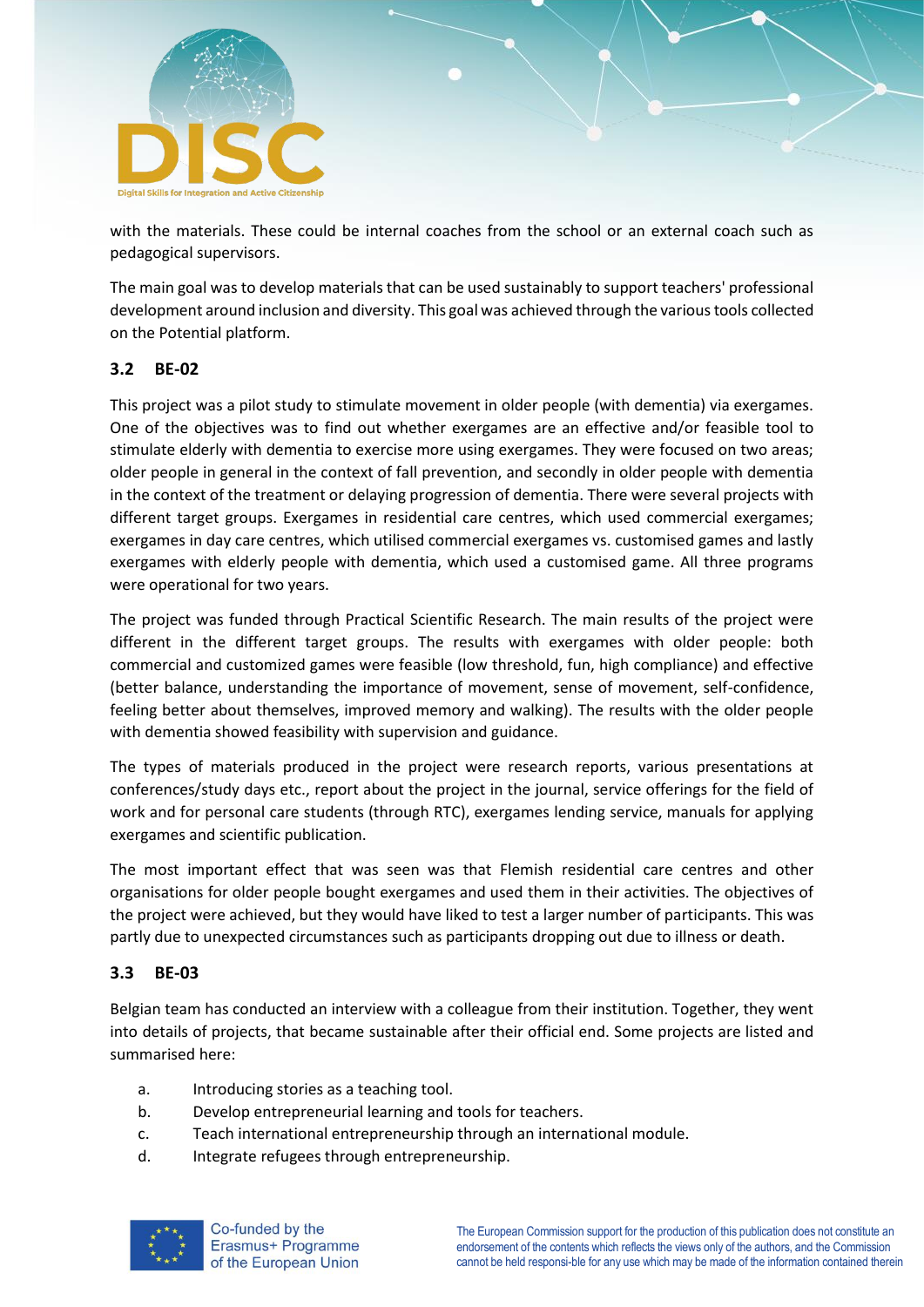

e. Preventing radicalisation through arts-based activities organised by grassroots change agents.

Each project had different objectives and research questions and each project lasted 2 years:

- a. What is a story? Digital or oral? How can a story act as a learning pathway? How do we develop good practices?
- b. What is entrepreneurial teaching and learning? How do we develop an entrepreneurial learning environment? What tools help entrepreneurial teaching/learning?
- c. What is international entrepreneurship? What should entrepreneurs learn? What should students learn?
- d. What do refugees need for them to become entrepreneurs in the host country? How should we teach this?
- e. How do we prevent radicalisation through artistic activities? How do we reach grassroots change agents? How can they reach more vulnerable youth at a deeper level through design thinking?

Projects a,b,c were Erasmus+ projects and projects d and e were Horizon2020 projects.

The main results of the studies were:

- a. Teachers and students have created stories as learning at the primary, secondary, and college/university levels.
- b. Teachers, entrepreneurs, and students experienced liminal labs and entrepreneurial learning at the primary, secondary, and college/university levels.
- c. Lessons learned, entrepreneurs and HEI students developed an international enterprise growth pathway.
- d. Refugees worked out their own pass in the host country in a network of experts. The financial world has taught refugees to see things in a different way.
- e. Grassroots change agents and academics connected their expertise to create more coherent prevention stories.

After the different studies, the projects also produced separate materials such as:

- a. A manual and papers.
- b. An alphabet of entrepreneurial teaching, 6 liminal labs, a game, papers.
- c. A course for higher education, a toolbox for entrepreneurs, papers.
- d. A game, a networked course, papers.
- e. A methodological guide, a tool, papers.

In addition, there were several impacts of these projects at the local, national, EU or global level. At the local level, the educational institutions, the local organisations, the citizens of the region learned how to build such an innovative project. The different target groups learned to understand different ways of thinking. At the EU- or global level, they learned from various educational visions.

In two projects, the unexpected circumstances were partners who did not want to or could not step out of their own vision.

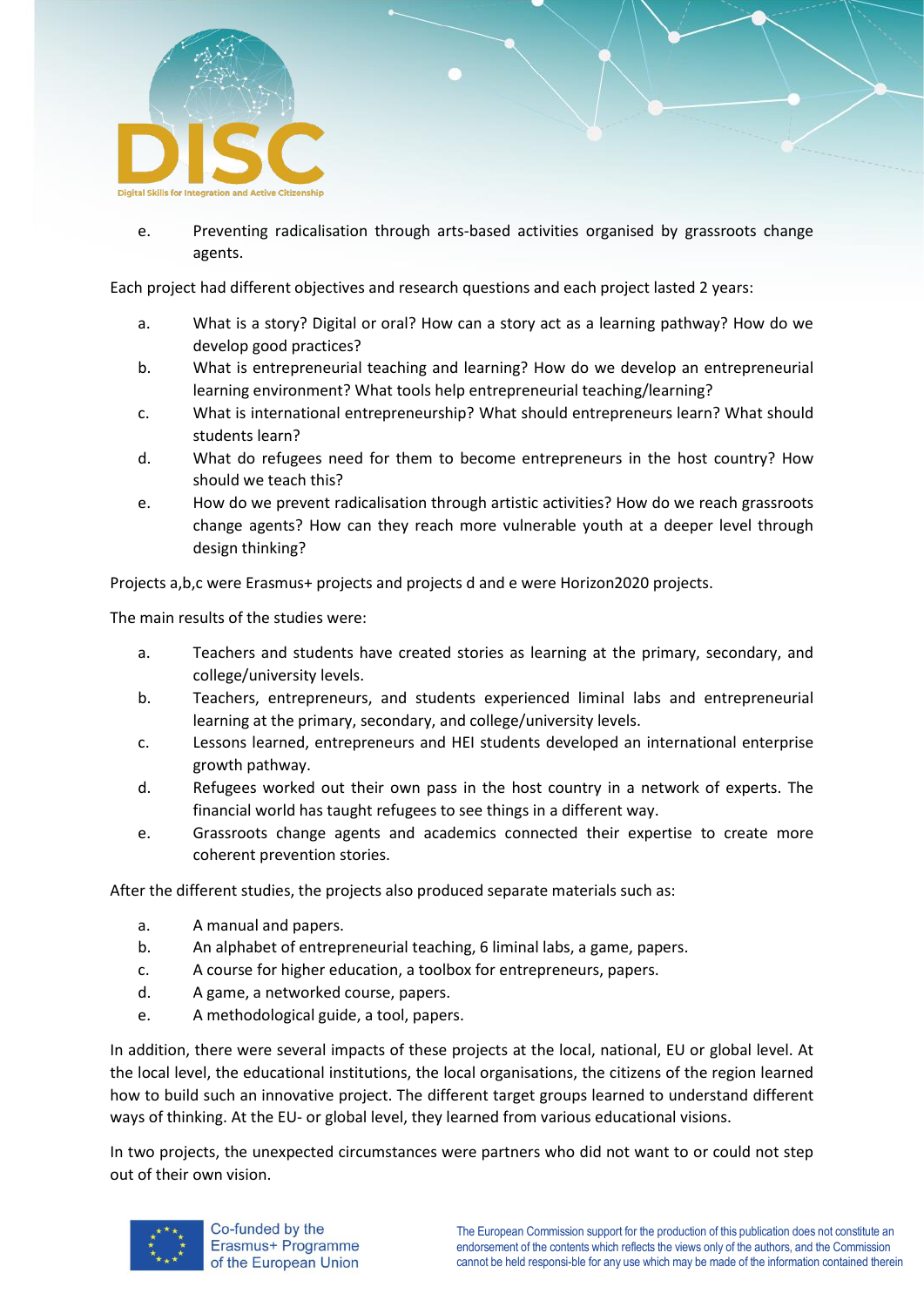

#### <span id="page-7-0"></span>**3.4 FI-P1**

With All Senses - Developing Open Learning Environments project applied the Multisensory Space method as open learning environment. The main objective was to pilot the creation of the multisensory environment with different target groups. The different pilots had different purposes, based on the needs of the participants and the organisations involved in the pilot. One approach was to reflect the cultural heritage in the memories of one person/group.. Cultural heritage is reflected in the memories of one person/group in a purpose-built experiential environment. In the multisensory space a visitor can, for a moment, return to his past or explore a completely different world.

The project was coordinated by Laurea University of Applied Sciences. It was a nation-wide project, and the project partners were The Provincial Museum of Lapland, Heinolan kansalaisopisto (Heinola Adult education centre), Hämeen Kylät ry (an umbrella organisation for village associations in Häme Region), The City of Vantaa, Päivälehti museum and Metropolia University of Applied Sciences. The project was funded by the European Social Fund and was implemented 2011-2015.

The project's multisensory environment was used, e.g. for collecting local memories and history, for improving multiculturalism, and as an inspirational learning environment. A model was developed to be applied in open multisensory learning environments in different contexts and utilised in the activities of various organisations, such as learning institutions, libraries and museums. The result of the project were the different models how to apply the method for empowering different target groups and how to use it as an open learning environment. The models were described in websites, also a multisensory guide book was published. The multisensory classroom was built in Laurea and its use was integrated in Laurea's teaching.

#### <span id="page-7-1"></span>**3.5 FI-P2**

The project's purpose was to combat elderly loneliness by design and by creating an app for personal storytelling and interest-based connections and communication among older adults, empowering them and enriching their lives.

The overall objective for the project consortium was to develop, test and deploy a web service, which stimulates and facilitates personal storytelling, and enables interest-based connections and communication among elders and thereby empower them and enrich their life. The project's focus on helping people to build and maintain relationships with others was inherent to the design of their products, and the team has supplemented its work with a publication that explains this philosophy.

The project started on 1.3.2010 and ended on 28.2.2013. The project was funded by the European Commission under the Ambient Assisted Living (AAL) Joint Programme [\(www.aal-europe.eu\)](http://www.aal-europe.eu/), and the national funding organisation was Tekes. The result was an app and a publication relating to designing for a more empathic society.

The project produced different research materials, articles, conference posters, online materials, and a special app was developed in cooperation with partner organisations as well as the above-mentioned publication. Also, during the project, different user-based value canvases were innovated and created.

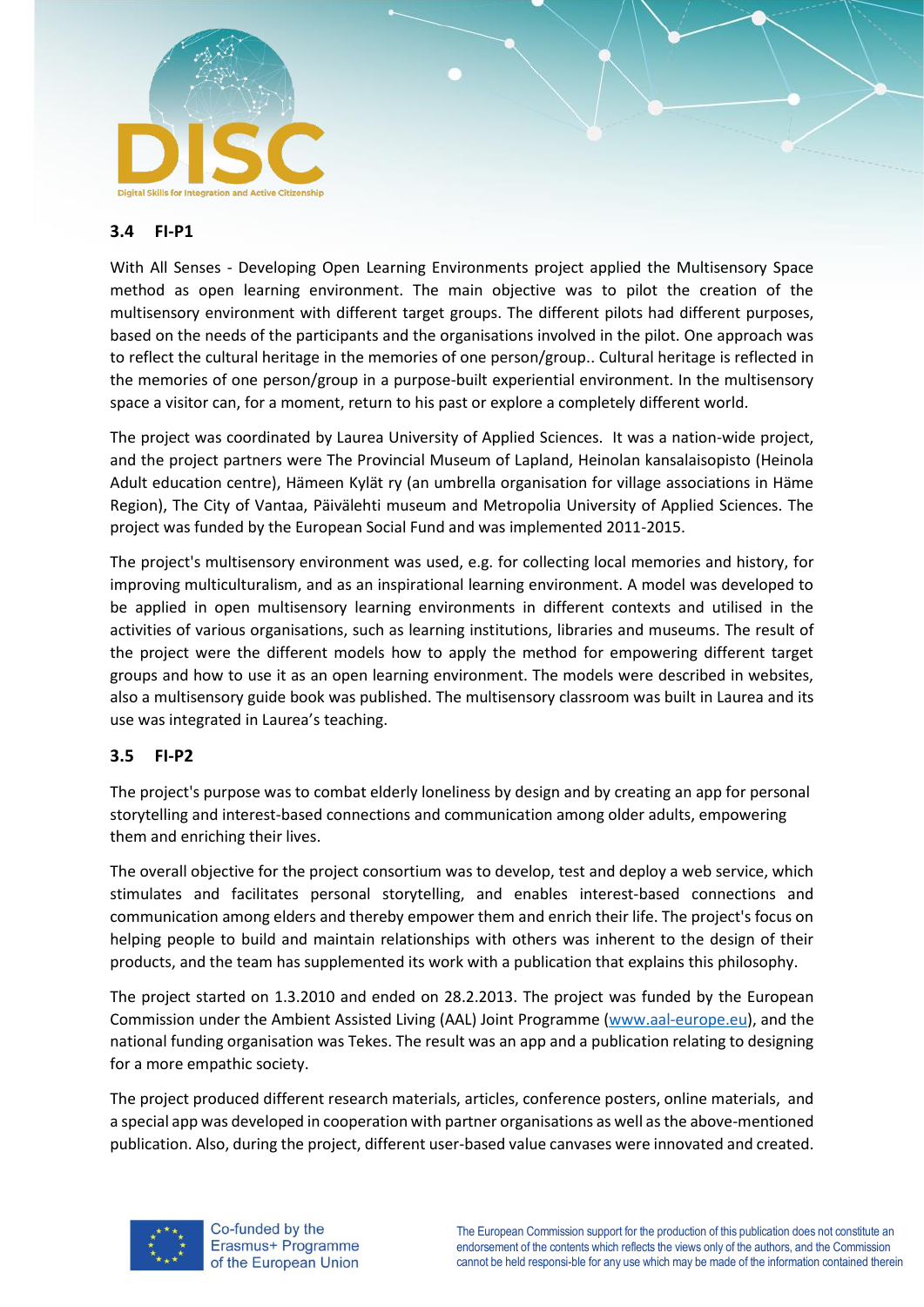

The project was coordinated by a European Living Lab, and in addition, there were several University and NGO partners from Finland, Sweden, The Netherlands and Denmark.

#### <span id="page-8-0"></span>**3.6 FI-P3**

The project in question focused on promoting the mobility of the elderly. The overall objective for the project consortium was to develop, test and deploy a mobile platform and associated services, which offer coping support to older persons using public transportation. The project created specific planning, sharing, and on-journey services helping older persons maintain their outdoor mobility for as long as possible.

The project started on 1.3.2012 and ended on 30.6.2014. The project was funded by the European Commission under the Ambient Assisted Living (AAL) Joint Programme [\(www.aal-europe.eu\)](http://www.aal-europe.eu/). The national funding organisation was Tekes.

The result was an app for smartphones, developed together with the consortium and Samsung, for commercial use.

The project produced research materials, articles, conference posters, online materials as well as a smartphone app developed in cooperation with partner organisations and Samsung. The project was coordinated by an European Living Lab and it consortium partners were from Denmark, Finland, Belgium and Luxembourg. The planned goals of the project mainly were accomplished as designed and there were no significant unexpected circumstances, situations or anything else that influenced the project's end results negatively, despite the fact that during the project there were some staff changes in the organisations and some designs needed to be re-evaluated.

This was so also due to the fact that the project was partially ahead of its time by offering a smartphone app for the elderly who were not yet using smartphones very commonly in Europe during the project period.

## <span id="page-8-1"></span>**3.7 IT-P1**

IT-P1 has been a 2.5-year project funded in the frame of the Italian programme "NEVER ALONE, per un domani possible" for the reception and welcome of unaccompanied minors and young people arriving alone to Italy. The project lifetime was two years.

The project's main objectives were the following:

- To improve the reception system of unaccompanied minors by promoting models ensuring the protection of children's rights in Italy.
- To promote models supporting social inclusion which the potential, the interests and the expectations of unaccompanied minors are taken into account in order to facilitate an autonomous and responsible passage to adulthood by involving the Region of Sicily.
- To create a social file for each minor featuring all the information regarding their identities, the reception procedures, the inclusion strategies and the hard, soft and life skills they have developed.

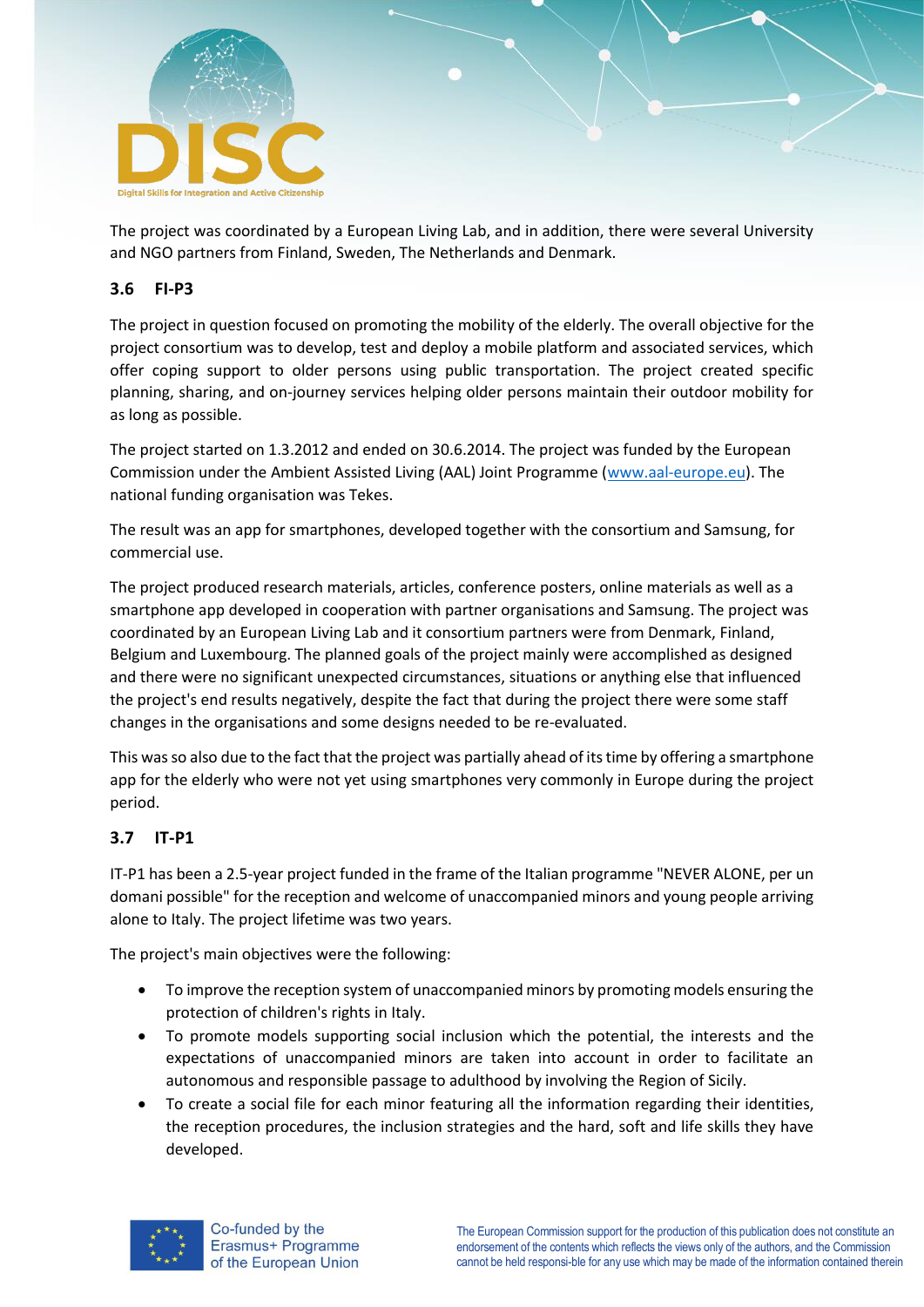

- To give unaccompanied minors the opportunity to strengthen and develop soft and relational skills.
- To develop an active policy for the labour market integration of unaccompanied minors.
- To identify temporary housing solutions featuring affordable accommodations for unaccompanied minors and a tourist hostel.
- To design efficient tools to ensure the visibility and sustainability of the project.

In order to obtain these, nine local partners, among them CESIE, the Municipality of Palermo, NGOs and career guidance providers, collaborated in various activities over the course of two years.

During the lifetime of the project, the following activities have been implemented:

- Creating a platform which allows users to share, monitor and follow the inclusion strategies of unaccompanied minors living in Palermo.
- Developing activities aimed at sharing methodologies and identifying tools enhancing and valuing the skills acquired by unaccompanied minors and improve the continuity of inclusion strategies.
- Promoting activities aimed at fostering active citizenship and including unaccompanied minors in the social and cultural life of Palermo (i.e. intercultural, theatre and multimedia workshops).
- Creating and promoting the adoption of open-source tools enabling a participatory mapping of the social and cultural organisations in Palermo.
- Informing, describing, and supporting unaccompanied minors to promote active labour market policies.
- Supporting vocational counselling services to identify professional skills and collect vacancies from hosting businesses.
- Redecorating and adapting buildings to host unaccompanied minors and guests.
- Assisting and helping institutional care leavers and providing them with autonomous and affordable housing solutions.
- Opening and managing a tourist hostel in collaboration with unaccompanied minors.
- Awareness-raising in relation to the project to promote and enhance its scope.

## <span id="page-9-0"></span>**3.8 IT-P2**

IT-P2 has been a two-year project co-funded by the Erasmus+ Programme KA2: Strategic Partnership in the field of Adult Education.

Its main objectives were the following - developing innovative learning tools to increase media and digital competences of low – skilled/low qualified refugee, asylum seeking and migrant women. And secondly, improving media and digital literacy skills of low – skilled/low – qualified refugee, asylum seeking and migrant women encouraging them with effective awareness raising actions.

In order to achieve these results, CESIE in collaboration with five European partners, among them one University and several social associations and NGOs, implemented the following activities in all partner countries:

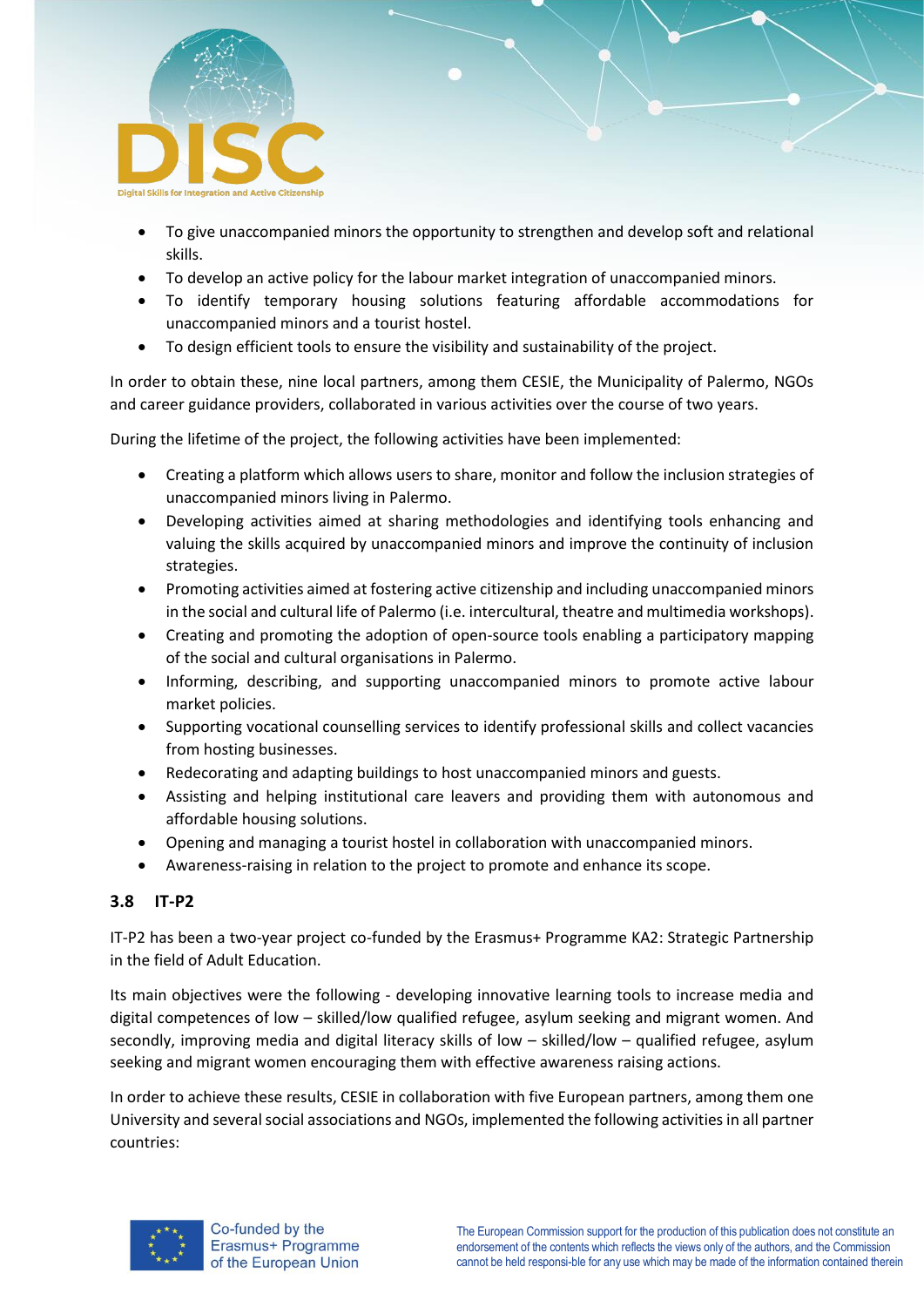

- Development of methodological approach and framework for the building of media and digital literacy skills and competences tailored to the needs of low skilled/low – qualified refugee, asylum seeking and migrant women.
- Creation of an online training tool for the building of media and digital literacy skills of low skilled/low – qualified refugee, asylum seeking and migrant women.
- Development of a peer to peer awareness raising methodology and a short training for refugee, asylum seeking and migrant women involving them in an awareness raising/outreach campaign.

## <span id="page-10-0"></span>**3.9 IT-P3**

IT-P3 has been a two-year project funded by the European programme for Migration AMIF - Asylum, Migration and Integration Fund (AMIF), Priority 1: foster integration of migrant women.

The main objectives of the project have been:

- To foster networking, knowledge, experience-sharing among social workers, trainers, intercultural mediators and key stakeholders to strengthen resources supporting integration of migrant women and their access to work and development of entrepreneurial initiatives.
- To promote the social and entrepreneurial capacities of migrant women through development and exploitation of food-related knowledge and skills that provide possibilities for incomegenerating activities.
- To stimulate development and implementation of economically sustainable food-related innovative business ideas as a vehicle to promote mutual learning between the culture of migrant women and the one of the welcoming communities.
- To foster intercultural dialogue and a culture of welcoming communities in partners' countries to reduce social exclusion of migrants and contribute to their better integration.

Over the lifetime of two years and under the coordination of CESIE, six European partners collaborated to achieve these results, implementing the following activities:

- Researching of quantitative and qualitative data collection on migrant women's social, economic, learning needs, and analysis of business climate and preconditions for food-related business establishment.
- Offering international Training Course for 18 social workers/trainers/intercultural mediators.
- Implementing 20 Local Workshops to 12-15 migrant women per country on (I) development of personal and soft skills; (II) entrepreneurial education, entrepreneurial culture, entrepreneurial civil education; (III) visits to migrant-led enterprises and meetings with successful migrant entrepreneurs.
- Producing a toolkit for organisations promoting economically sustainable food-related innovative business ideas and cultural initiatives, the "Appetite for Enterprise" Toolkit.

#### <span id="page-10-1"></span>**3.10 SL-01**

Disabled people's entitlement to specific parking spaces stems from the right to mobility and independence. A violation only brings a small benefit to the one in breach but denies the fundamental

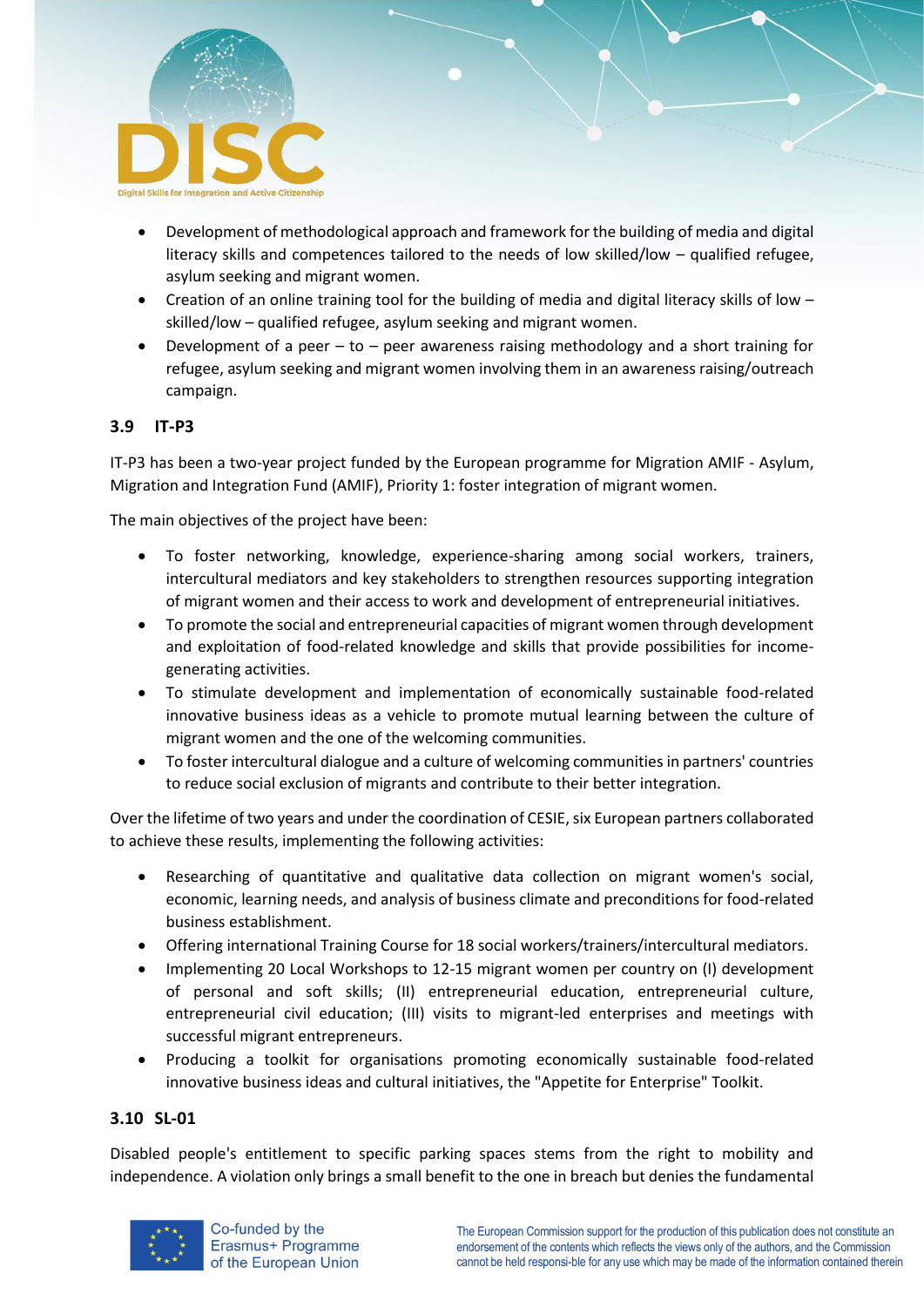

rights of disabled people. Therefore, this issue must be addressed via legal measures and formal social control by way of promoting positive social norms and values. Besides occasional media attention, unjustified parking in spaces reserved for disabled people had not been systematically addressed by any campaign. Statistical data from municipal wardens in Ljubljana, Slovenia's capital city, showed the problem existed, but it was felt the numbers were underestimating its true extent. The Slovenian Traffic Safety Agency, the country's central institution for traffic safety and awareness, decided to respond. In partnership with the Faculty of Criminal Justice and Security, University of Maribor, unique field research on unjustified use of parking spaces reserved for disabled people in Ljubljana was conducted. Ljubljana was chosen due to it having the most reserved parking spaces for disabled people in Slovenia and for its high traffic density. The inclusion of university researchers guaranteed the field research followed a precise methodological approach, whereby 72 parking spaces reserved for disabled people were monitored continuously for four hours over three days by trained observers and their supervisors.

The research results raised significant concerns: 1) 63% of users of such parking spaces were violators; in some locations, this share reached up to 90%; 2) 29% of violations appeared where there was at least one unoccupied non-reserved space in the close vicinity, and 3) official data had underestimated the extent of the problem; in just 12 hours in a limited number of locations observers found 38.5% of the annual total of violations processed by municipal wardens in Ljubljana. The field research findings showed a public awareness campaign was clearly required. The City of Ljubljana recognised the need for the project because it addressed one of its main goals in the action plan, "City of Ljubljana tailored to people with disabilities": providing equal opportunities and social inclusion for disabled people in Ljubljana. The City of Ljubljana's inclusion provided an important role model for other municipalities in Slovenia.

## <span id="page-11-0"></span>**3.11 SL-02**

Project Violence and youth started as an initiative of young people from all over Slovenia gathered under the local NGO Mladinsko kulturno društvo Novo mesto. In 2002 project started with research, whose aim was to reveal different forms of violence committed by young people in Slovenia and understand the causes. Researchers connected with the Faculty of Social Sciences, University of Ljubljana, where a group of students collaborated with the head of research. The biggest advantage of young researchers was their age and personal experience. Researchers also worked closely with Radeče Correctional Home, which carries out the educational measure of the placement of a minor in a correctional home, ordered by the court for juveniles who commit criminal offences. The project resulted in a publication, book Violence and Youth, distributed free of charge to schools, libraries, universities etc. Book was also put online (open access). In the initial phase project started with the research and then, when the main causes for violence became known, turned into public awareness and prevention project. Numerous workshops were organised, the public was addressed through local and national media. In 2004, the head of the project developed cooperation with the Faculty of Criminal Justice and Security, University of Maribor. Through the following years, the topic of youth and violence was integrated into different courses taught at the Faculty, and in 2009 a separate elective course dedicated to the issues of violence was created. Since then, each year more than 50 students participate in this course.Many of them decide to write their final thesis on the topics



Co-funded by the Erasmus+ Programme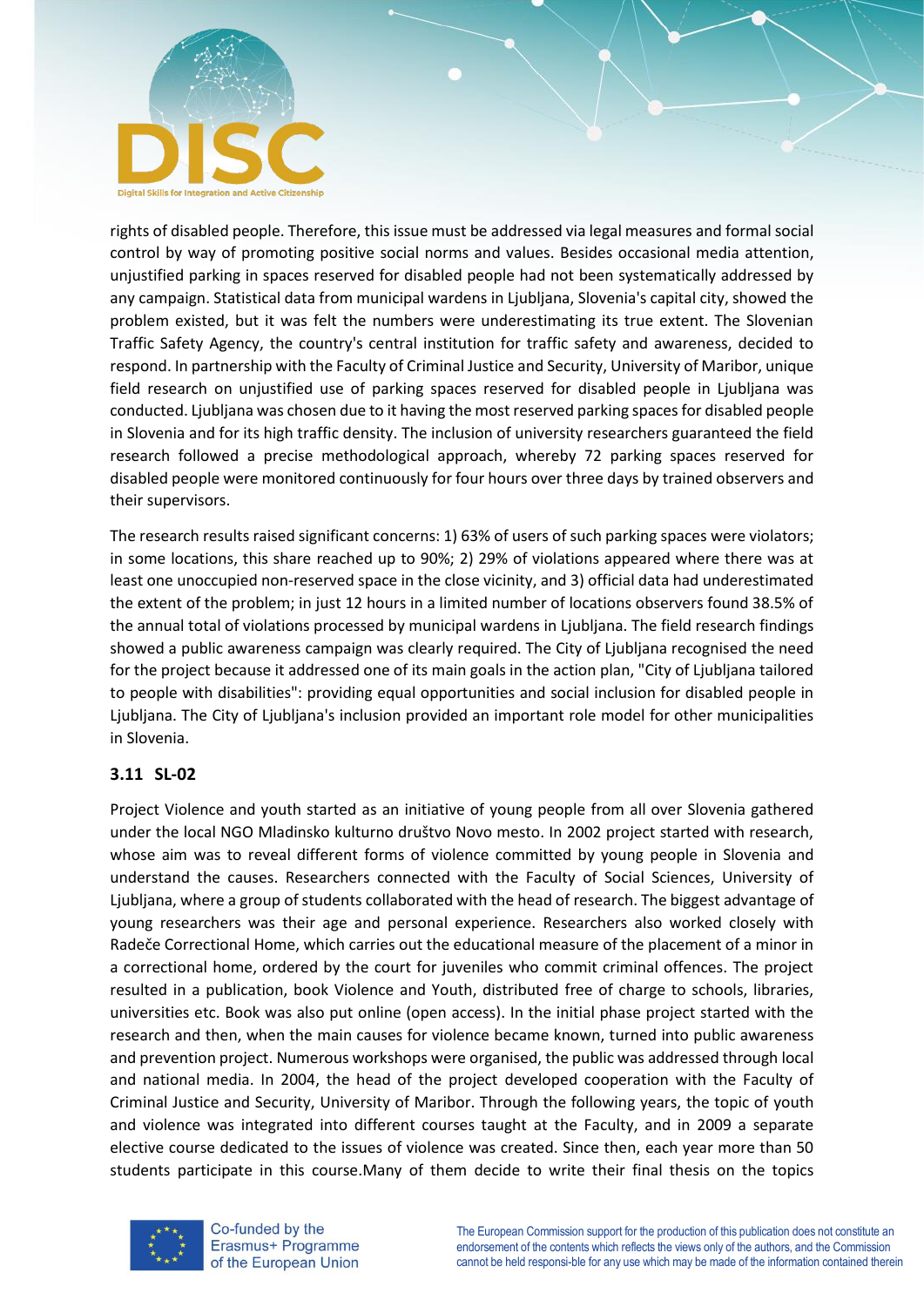

connected with violence in recent years also PhD thesis. Head of the initial project is also a guest lecturer at the Faculty of education, University of Ljubljana, where he lectures about youth & violence. This content was also integrated into other projects that aim to train teachers and educational workers in better understanding of violence ( (cyber)bullying, structural violence):

- 1) Professional training of educational workers (run by consortium of Faculties in Slovenia, 2008- 2011).
- 2) Only with other we are (run by Migration institute, Research Centre of Slovenian Academy of Sciences and Arts and Education Institute – 2017-2020).
- 1) Preventing bullying and reducing violence among minors in Slovenia (run by Slovene Police and Ministry of education, science and sport, and supported by European Commission's Structural Reform Support Service (2018-2020).

Furthermore, in recent years some former students developed their own training and prevention workshops and others started to work with new generations of students.

## <span id="page-12-0"></span>**3.12 SL-03**

The third project that we would like to present was called in Slovene Sistemski pristop k medvrstniškemu nasilju v VIZ [vzgojno izobraževalnih zavodih] – vzorčni model in smernice (with acronym »NasVIZ), which would roughly translate into A systemic approach to peer violence in educational institutions – model and guidelines (EEA and Norway Grants 2009–2014, n.d.)<sup>2</sup>.

The primary purpose of NasVIZ project was to address the issue of peer violence and to combat this issue in (primarily primary) schools with an active partnership "in and with the local community". The project's premise was that peer violence isn't isolated to a particular school, it exists in the family, local and broader social community, and therefore it needs to be treated accordingly<sup>3</sup>. NasVIZ project was based on an integrated approach between schools, parents and organisations in the local environment. The project was active from February 2015 to August 2016 and was funded by the Norwegian Financial Mechanism. Institute of Criminology at the Faculty of Law in Ljubljana was coordinating of the project. Participating schools/ educational institutions were local primary school<sup>4</sup>, residential treatment institution<sup>5</sup>, daily care centre for children and youth. Remaining stakeholders were also a non-profit organisation Društvo za nenasilno komunikacijo<sup>6</sup> (in English: Association for Nonviolent Communication), The European Wergeland Center – Oslo and Municipality of Kranj. Throughout the project, non-formal partners were also a primary school from Croatia and scouts from the municipality

2014/en/projects/programme-nor-fm-projects/nasviz/

<sup>6</sup> More about the Association at: http://www.drustvo-dnk.si/onas.html



<sup>2</sup> EEA and Norway Grants 2009–2014 (n.d.). A systemic approach to peer violence in educational institutions – model and guidelines. Retrieved January 19, 2021, from https://www.norwaygrants.si/2009-

<sup>&</sup>lt;sup>3</sup> Inštitut za kriminologijo pri Pravni fakulteti v Ljubljani. (2017). NasVIZ - For a non-violent community! Retrieved January 19, 2021, from http://nenasilje.inst-krim.si/index.php/en/

<sup>4</sup> Osnovna Šola Simona Jenka Kranj (2020). Retrieved January 19, 2021, from http://www.osjenka.si/

<sup>5</sup> Vzgojni zavod Kranj (2021). Retrieved January 19, 2021, from http://www.vz-kranj.si/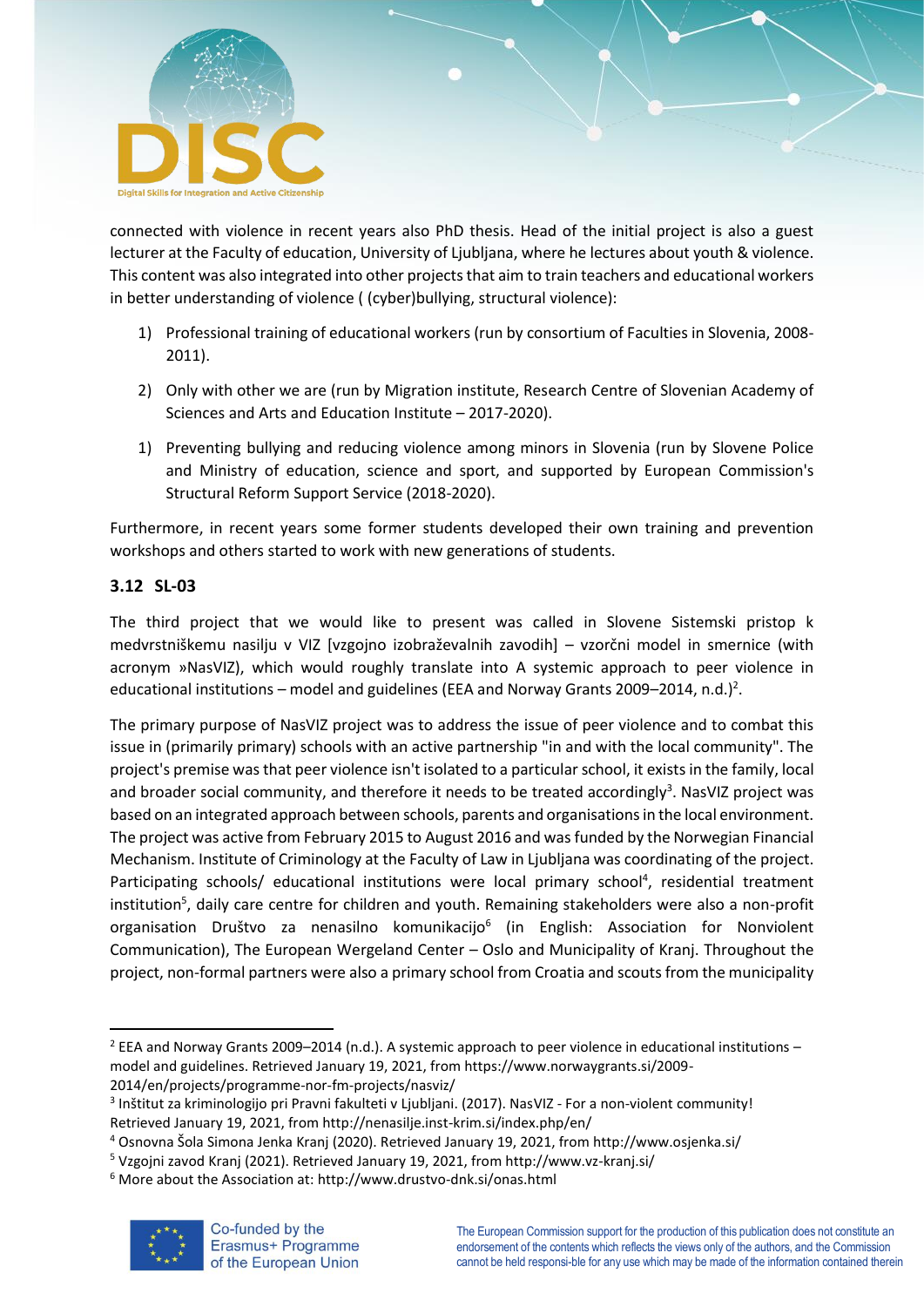

of Kranj. The crucial stakeholders were identified to be the primary school and residential treatment institutions.

The project was carried out in phases; firstly, briefing of employees at educational institutions, briefing pupils and their parents; secondly, the creation of school policies and the assessment of the situation at school; thirdly, preparation of the activity and carrying out the activities and lastly, re-evaluation.

The majority of work was done in groups (of employees, pupils, parents), but interventions were also carried out among individuals (Klemenčič, 2016, pp. 53–54).

One of the significant advantages of the project was the abundance of activities that if provided for general youth. Some of the activities were: horseback riding, musical therapy, improvisational theatre, nature camp, theatre and cinema visits, zorbing etc.

All of the cases of violence were discussed on the intervisions. These regular meetings took place at the primary school that was the main stakeholder in the project and included holistic and focused work on specific cases. The intervisions were conducted monthly. Participants were employees of the primary school and educational institutions in the town, with personnel of its residential facilities frequently present. Present were also outside experts from the fields of social work/ social services. Such platform enabled expert development of measures for prevention of peer violence as well as the development of knowledge for working with victims of violence and those that cause violence (Inštitut za kriminologijo pri Pravni fakulteti v Ljubljani, 2017).

The process and final output of the NasVIZ project included devising materials that provided insights on the extend of peer violence in Slovenia (see Muršič et al., 2016), establishing a network of local partners (designed for the further cooperation on a long-term basis), generating and testing innovative model of peer violence prevention and treatment (accompanied by guidelines for its implementation), constructing suggestions for the national curriculum and systemic suggestions for improvement and constructing a web page developed with ideas and guidelines , created by the leading partner (Inštitut za kriminologijo pri Pravni fakulteti v Ljubljani, 2017).

These ideas and anti-violence preventive approaches were disseminated via manual in three parts, that was intended for the use of professionals (see also Klemenčič, Jerina, et al., 2016; Klemenčič, Karajić, Sitar, Muršič, & Filipčič, 2016; Muršič et al., 2016). Among the finished results of the project are also promotional videos, that can be also found online (Non-violence, yes please! - YouTube, 2016).

The developed model consists of training for professionals working with children, systematic work within classes of pupils and systematic work with their parents to strengthen the school community, to improve its climate and to further develop the culture of respectful interpersonal relationships.

The primary school, that was the main stakeholder in the project, has subtly incorporated anti-violence elements in the curriculums; these changes didn't need government approval. Teachers have included these elements in their normal pedagogical plan; including books on the topic of peer violence on reading lists for classes of Slovene and English language; emphasising fair play in sports education; promoting peer cooperation and tutoring within math classes (Klemenčič, 2016). There were also lectures and educational material developed for the parents. One aim of the project was also to learn

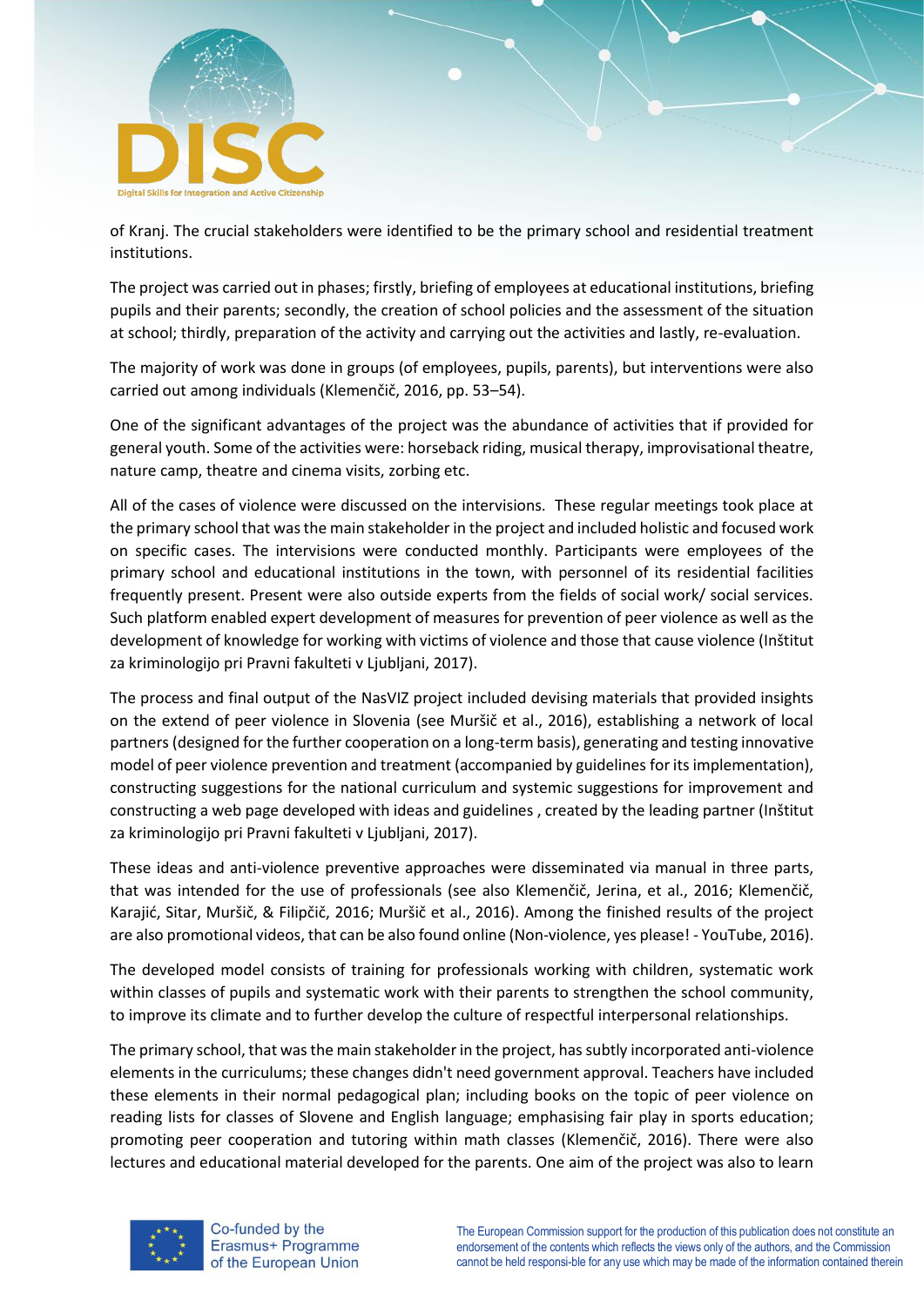

about the competencies of the pedagogical staff, refining these competencies on the basis of perceived gaps. Interviews, that were conducted in the aftermath of the project in the 2017 confirmed that this goal was only partially achieved.

For evaluation of the participants in the NasVIZ project utilised evaluation protocols that are otherwise used in their normal work process. Primary school also did pre-and-post project quantitative analysis (e.g. see Muršič et al., 2016) however educational institutions were not subjected to a qualitative analysis due to the fact that their work is focused on individuals.

#### <span id="page-14-0"></span>**3.13 SP-01**

INCHIPE was a 3 years EU funded project ( Erasmus+ programme ,KA2 CBHE). The topic of the project was the internationalisation of universities from Latin America. The main goals of the project was the promotion of International Relation Offices (IRO) internationalisation within universities from Chile and Peru, Capacity building of IRO's staff, Promotion of international mobilities for students and staff and the creation of an international networking.

The main results of the project were reinforcement of IRO's functioning and promotion of internationalisation; official approval of IRO's new structure; set-up of a network for the continuation of internationalisation processes; international training sessions for staff members; international mobility of students and staff; collaboration agreements among universities and national recommendations for the improvement of internationalisation processes.

Some of the material was produced in the project were dissemination materials (brochures, roll-ups, posters, presentations, identification materials), website of the project and the videos for the promotion of the network.

The overall impact of the project was felt at the local, national, EU /worldwide level. It can be said that all the expected goals were accomplished and some additional outcomes were also achieved.

#### <span id="page-14-1"></span>**3.14 SP-02**

SOLIDARIS is a 3 years EU funded project (Erasmus+ programme, KA2 CBHE). The topic of the project is social inclusion and active citizenship and its main goals are to promote the access and inclusion of different vulnerable groups in Latin American HEIs. This will be achieved by modernising and improving the services supporting social and educational inclusion made available by HEIs, as well as by providing the different involved actors with tools that favour the acquisition, by students, of the skills necessary for their inclusion in university context.

The main results of the project are the creation of a self-assessment tool for students to be aware of their own competences and what would be needed to improve, a training focused in the different competences and a specific network for universities and students.

The materials produced in the project have been a website, together with a brochure, poster, roll out, a training platform and a SOLIDARIS Network together with a network of students.

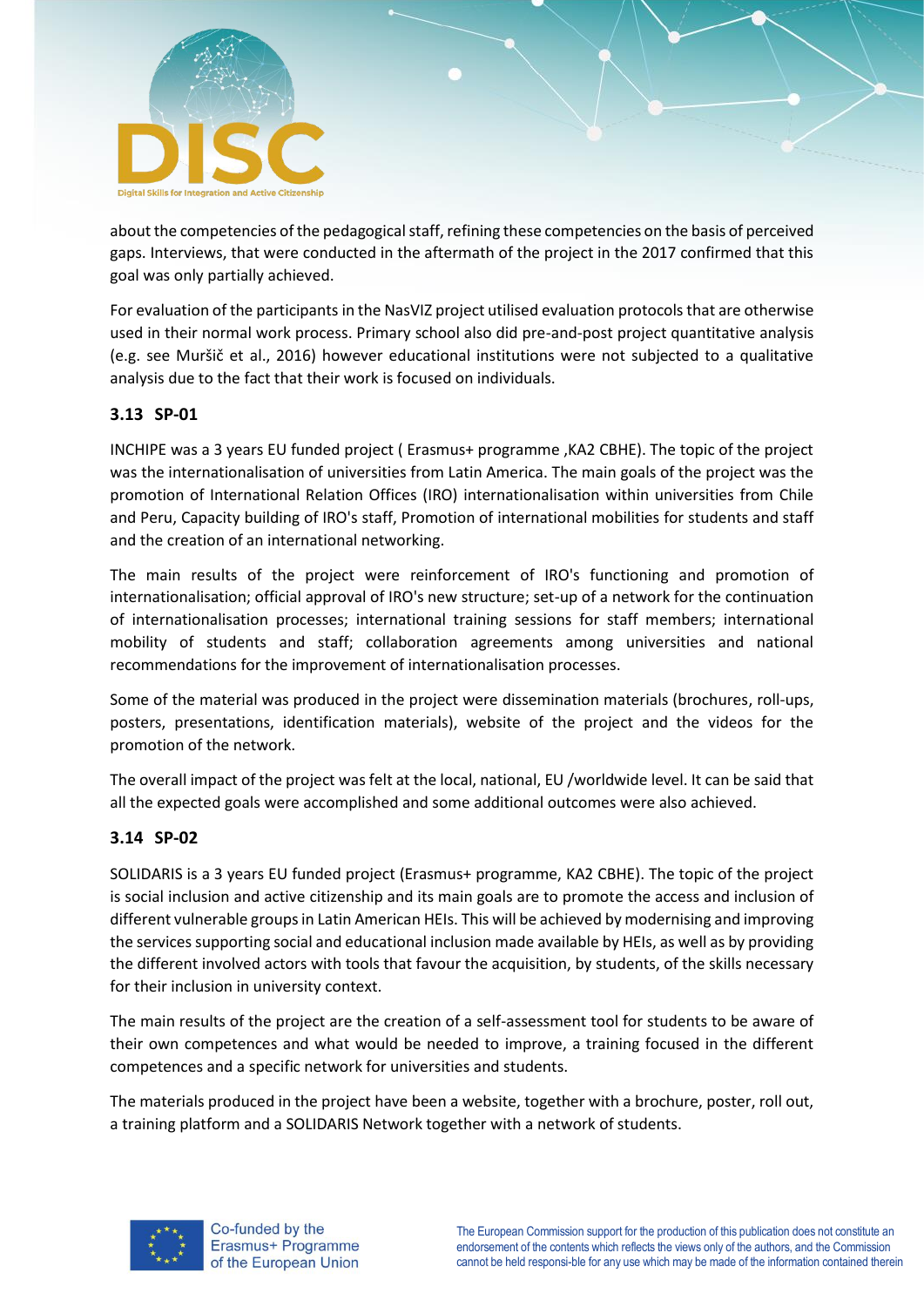

The project has had a quite high impact in the different regions where the partners are based as, in the framework of the training carried out, participants developed several plans to involve disadvantage groups at local level. In addition, the project has been recognised by regional institutions in Chile, Brazil and Argentina. What is more, all partners have carried out very active dissemination efforts. In addition, the goals of the project have been accomplished with the creation of trainings in all partner Universities. The network is ongoing and the students are being involved in it. However, COVID-19 pandemic affected somehow the project's results, but all partners adapted to the circumstances and they tried to carry out all the expected activities online.

## <span id="page-15-0"></span>**3.15 SP-03**

INTERMOVE was 3 years EU funded project under Erasmus+ Programme (KA2). The topic of the project was to tackle, within the field of mobility actions, two these barriers: intercultural issues and foreign language knowledge by developing and implementing a new training pathway in mobility.

Furthermore, the main goals of the project were the development of basic and transversal skills; development of Open Educational Resources (OER); promotion of a broad linguistic diversity and intercultural awareness. In addition, the main results of the project were: Map of Intercultural and Intercomprehension Training in EU / Good Practices in Cultural Preparation for Mobility projects / previous projects results transferred in O1.

In O2, INTERMOVE course Programme. In O3, Open Access platform and virtual resources. This will be available at least for 10 years after the project ending. In O4, Capacity building for trainers within the partnership. And in the last O5 - INTERMOVE label -a methodology based on the previously conducted testing and its aim to transfer, recognise and follow-up third organisations that will implement INTERMOVE system.

The materials produced were dissemination materials: brochure, roll-up, posters, presentations, identification materials, the website of the project, the contents of the INTERMOVE course Programme and lastly, videos for the promotion of the project and its results.

It can be said that the impact obtained was very high. It was expected to involve not only the project partners but also additional institutions interested in the training course. Currently, another project based on INTERMOVE is running. All the expected goals were accomplished and some additional outcomes were also achieved.

## <span id="page-15-1"></span>**4 SUSTAINABILITY STRENGHTS**

In each partners' national report, a section was dedicated to the strengths of each project, related to the sustainability. We will firstly delineate the strengths as they were written in the reports, and look for common grounds between partners.

Belgian partners reported very different strengths of their three presented projects; in BE-01, the perceived strength was the collaboration with stakeholders with the aim of co-creation of the tools that were developed to fit the needs of the practice. This also provided a network of people, who were already familiar with the project and could disseminate the results further. The strength of the second

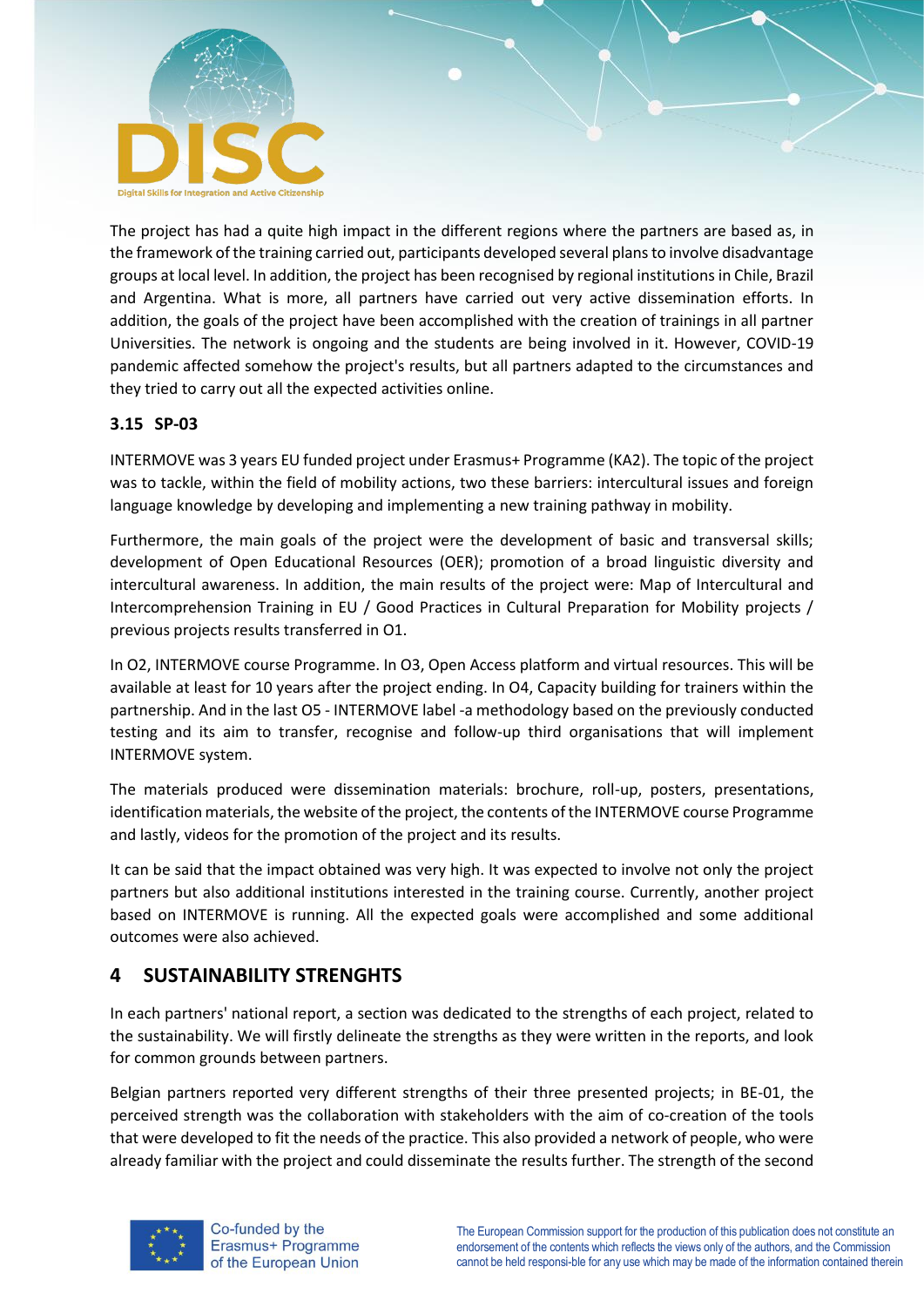

project according to the report was that in BE-02, dissemination of the results to the target group was made through a service offering to the field and schools. Lastly, the third project BE-03 had the strength in publishing the manual as a book and continuous collaboration between the partners.

The report from Finland revealed that in FI-01, the strength was the commitment to further developing the method because it was the institutions' (Laureas') method. For all three Finnish projects, one of the sustainability strengths was well-working consortium - many aspects of the project continued to live afterwards in higher education, further project development, article writing etc. Numerous developed activities are available online as well.

The Italian partners mentioned many strengths of the three presented projects; the project has equipped the participating migrant women with digital skills (use of the computer, creating an email address, printing something, use of the office package, social networks, cyber security etc.), starting from a basic level, thus enabling them to benefit from digital learning offers, keep up with our everchanging world and express themselves through digital means. The developed materials have been reused in numerous projects, which did not initially foresee digital education for participants, even though migrants often lack basic digital skills. Also, the project further helped CESIE to develop a methodology, which they often reuse being highly useful in terms of labour market inclusion as well.

The second presented Italian project had a similar strength, that participating migrant women got involved and developed important skills, such as transforming ideas actions by taking all the necessary steps to achieve a concrete result. Second strength mentioned in this project was that CESIE's project team adapted the activities very well to the specific needs of local participants, including how certain topics were addressed and transferred to beneficiaries.

The Slovenian team's report revealed that the strengths they perceived were – for the first project - in the professional approach of the team and a broader coalition of partners (Slovenian Traffic Safety Agency, Faculty of Criminal Justice and Security, University of Maribor; the City of Ljubljana) and support institutions: Slovenian Paraplegic Association, Slovenian association of blind and visually impaired people, Human Rights Ombudsman, University Rehabilitation Institute, Republic of Slovenia – Soča, Slovenian Association of People with Cerebral Palsy, Slovenian Paraplegic Association and in 2019/2020 we were joined by Slovenian Muscular Dystrophy Association and Slovenian association of students with disabilities.

The second Slovenian project addressed an important topic, which was a subject of public concerns and was (is) often addressed by the media – violence and youth. The researchers/ project managers successfully used public attention and concerns, though at the same time respected high professional standards.

The third project's goal was to add new, informal channels of communication between the organisations in small community and reinforce the established communication methods. This has been proven as the thing that outlived the project, since the participating organisations keep using communication channels and the youth from these organisations has benefited from it majorly. Also, the infrastructure that was built during the project e.g. quiet room or outside play parks continue to

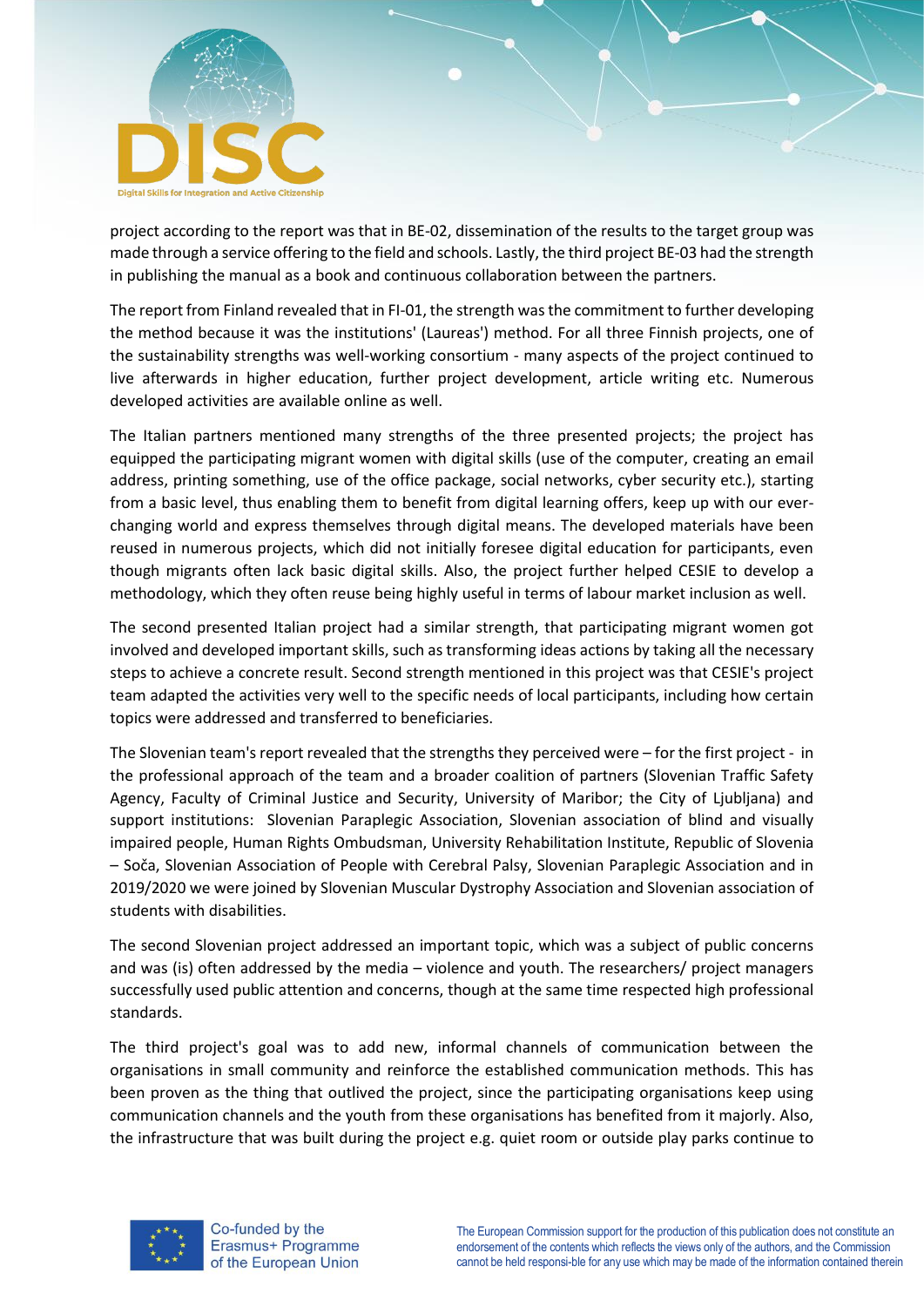

be used. Therefore, it is crucial that project funding includes also infrastructural improvements which will benefit in the future and keep the idea of the project lingering longer.

Spanish partners were succinct; for the first project, the strength was the involvement of partners and also the interest shown by authorities and other universities external to the project. For their second presented project, the strength was the high interest demonstrated by partners during all project life and for the third, similarly, the involvement of the partners of the project.

To summarise: partners were all reporting as a significant strength the projects where the involvement of all project partners was high and where the participating organisations were actively joining in and creating the results. Also common was a strength in wide coalition of partners from different types of organisations – this can help in different perspectives, wider dissemination between professionals, etc.

The strengths that were not explicitly mentioned, but were often cited in the national reports were good project materials, for instance good internet sites that are operating after the end of the project, good, informative booklets, comprehensive courses that can be re-used for other projects, etc.

One interesting strength is to have a topic that is controversial/ garnering a lot of attention, which can help with news coverage and dissemination.

## <span id="page-17-0"></span>**5 SUSTAINABILITY WEAKNESSES**

The main source of problems for the presented projects were the high costs of running the project; in Belgian case, the staff costs, in Finnish project the equipment costs and in others, undefined costs of all sorts that were prohibitive to the continuation (but weren't mentioned as the leading cause of discontinuation).

The second often reported weakness is the dependence of the project on just one person or perhaps a small group of dedicated individuals; this was reported in the BE-02 (prolonged absence of the research leader), FI-02 (changes of staff within the consortium, some activities were not actively continued) and FI-03 (there were some changes of staff within the consortium that could have partially hampered or slower down the project continuation processes). This weakness was reported in all three Slovenian projects; SL-01 – where they named it as the biggest challenge to sustainability - dependence on the one or two leading figures of the project (head researcher of the project and Slovenian Paralympic skier who became spokesperson of the project), SL-02 – depending on the group of volunteers without the knowledge of running the projects long-term, SL-03 - functioning on the connections and good practice of the vice principal of the primary school - she was the motor, that kept the project alive, and when she had some health problems in the years after the project, other partners didn't continue her vigorous attempts.

The third common mentioned sustainability weakness was materials not distributed widely/ not enough dissemination/ not perceived as user-friendly. This was mentioned in BE-01 (website is not perceived as user-friendly by everyone; there is a variety of materials and people do not always find their way to the materials), BE-03, FI-01 (the cooperative did not actively advertise their work due to the participant shortage). Slovenian projects didn't mention bad distribution, but commented that the distribution of the materials in SL-03, which was really far-reaching (three-part booklet was distributed



Co-funded by the Erasmus+ Programme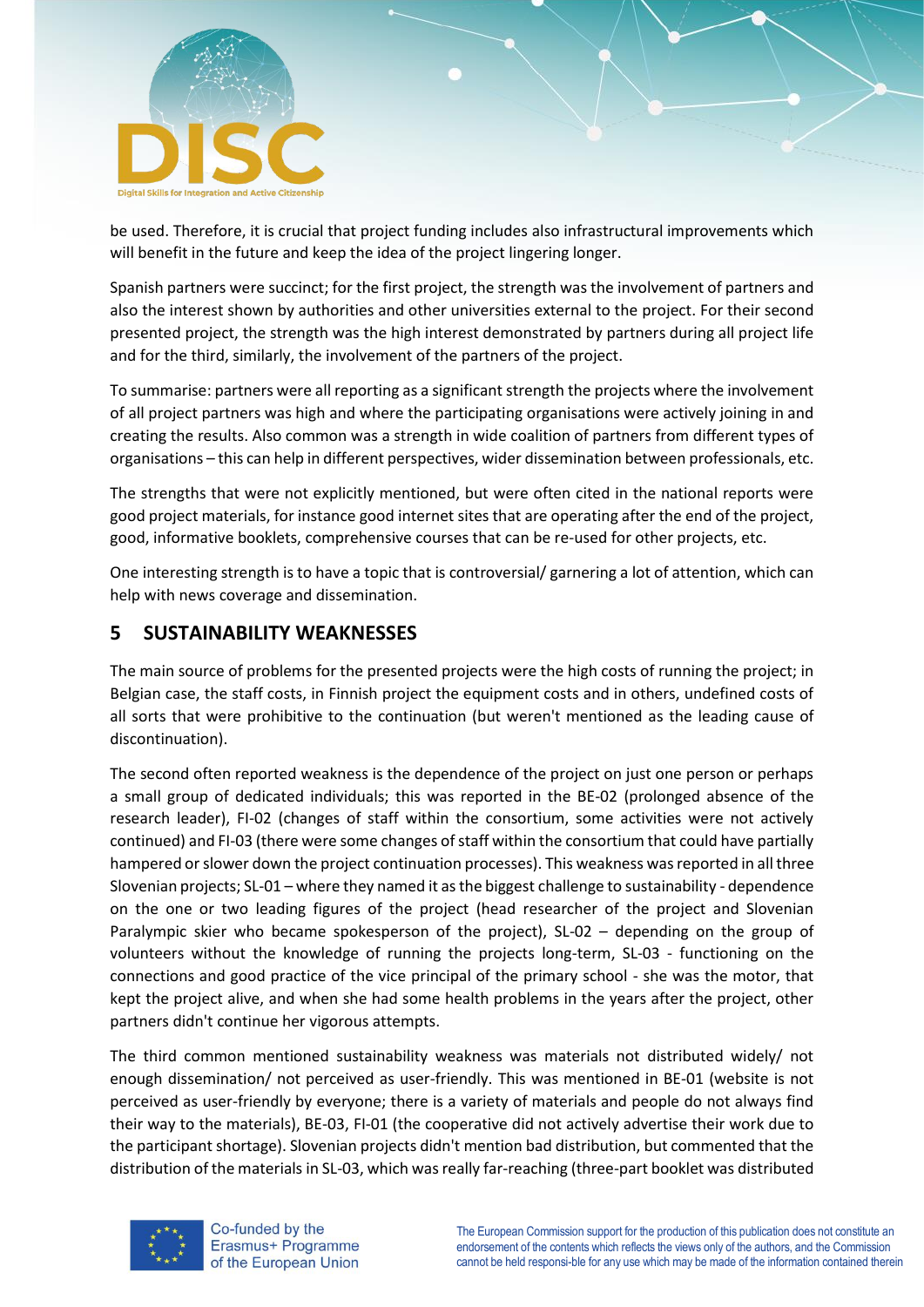

at the closing conference, where all the participant primary school representatives got one copy and the Institute was inundated with requests for additional copies) – could be done in a manner that would enable the primary school representatives to report back their ideas and experiences with the materials via webpage.

The last commonly mentioned sustainability weakness was not enough distribution among the institution, which was involved in the project, not enough participation/ involvement from crucial institutions, for instance, educational institutions, which are those, who educate the future educators and have themselves a wide net of professionals that can be potentially informed about the project.

# <span id="page-18-0"></span>**6 SUGGESTIONS FOR KEEPING IT ALIVE**

For each of the projects in this document, there was a task for DISC partners to collect from the interviewees or write down from their own experience some thoughts on how these projects could run after the financing has stopped.

The Belgian team has concluded that the stakeholders should be involved from the beginning of the project, as they are an important dissemination channel and they keep you connected to the user. The project materials must be distributed widely, also after the official end of the project – via the created platform and through the communication channels of the different partners. Project partners must distribute previous materials/ modules through their channels. They have also emphasized the importance of a good and user-friendly website. Another suggestion is to pay the developers for continuing to run the project. Many projects have tremendous potential as continuing education programs, which often has to be done on a volunteer basis – perhaps in some countries that can be solved using obligatory in-service training.

Finnish partners lamented the fact that sustainability wasn't a part of their past projects; however, based on their practice, they too saw the biggest potential in maintaining visibility beyond the project life-span, commenting that it is easier to build on earlier undertakings and further develop them. This also reduces unnecessary overlapping of future project work. They have expressed the need for regular updating of any project or project-linked pages to keep them active, fresh and up-to-date, which also means that there needs to be natural cooperation between partners also beyond the span of the project.

The first project, presented by the Italian partners, involved housing project for the young migrants which was impossible to maintain after the finances were gone. Hence, they think that it would be recommended to give continuity to all project activities through public services provided by the City of Palermo. The city's use of the Social File on unaccompanied minors created by the project is, at least, a starting point in this regard. As for the second project, partners think that basic computer and digital competences are of high importance to participate in our societies and the labour market instead of more advanced digital skills, therefore they would recommend to offer basic and a little more advanced computer courses on a regular basis with the translation of materials into other languages, which have not already been participating in the original project, such as Arab or French. Considering the third presented project, Italian partners are adamant that providing child care support is crucial when working with migrant women to enable their participation, as well as mentoring activities when



Co-funded by the Erasmus+ Programme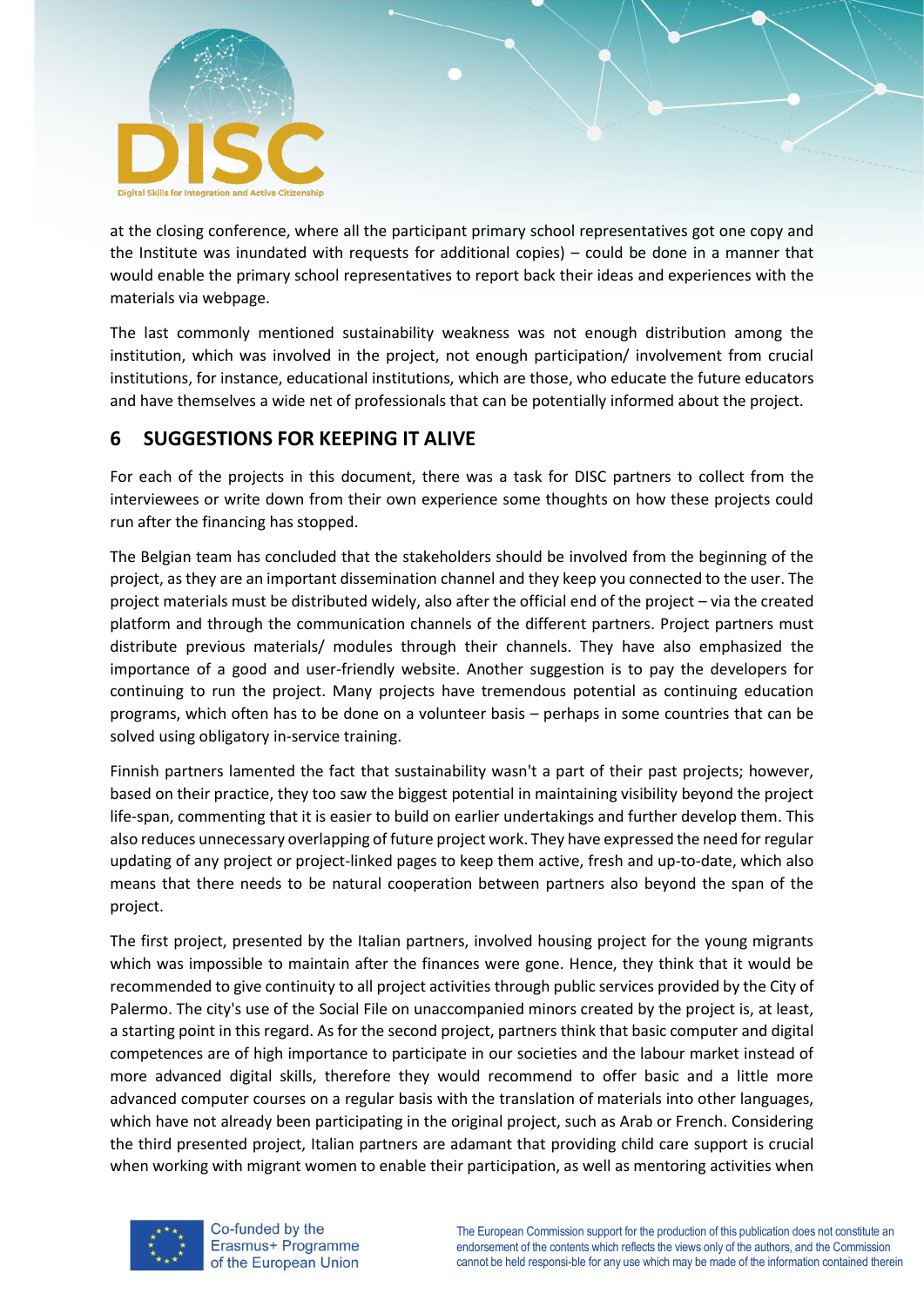

wanting to foster entrepreneurial activities. In order to allow participants to be able to put into practice what they have learned regarding competences and approaches to start their own business, they need someone who accompanies them when setting up the activities, as well as, oftentimes, an initial fund in order to do so. This will pay off in the long-term, as it gives migrants the chance to make use of their technical competences and knowledge, supports them in their way to autonomy and presents a valuable contribution of their unique skills to our economies, enriching the society as well.

Even though the foreseen activities for migrant women and social workers were thought very well and implemented successfully by the consortium, the project did not reach its full potential in terms of sustainability. In the following, some of its weaknesses are listed:

- Lack in childcare: The migrant women participating to the activities fostering social and entrepreneurial capacities were in large parts mothers, occupied with childcare. Since the project did not foresee childcare alternatives for them during the activities, this resulted in unsteady participation.
- Lack in mentoring: After the women had developed their own entrepreneurial business ideas in the activities, there was no mentoring programme or similar in order to accompany them to successfully set-up such activities. Furthermore, the project had the potential to launch new entrepreneurial initiatives and associations, but due to a lack in support to do this, this potential was not realised.

Slovenian partners kept their first project alive with an upgrade and then with testing of awareness raising and behaviour-changing elements of the campaign; they want to expand the project by transferring the knowledge and conclusions into existing educational activities (e.g. workshops at schools, kindergartens, driving schools etc.). For the second project, the turning point for sustainability was at the end of funding of the initial project, where decision had to be made how these topics could be integrated in other contents. The problem was solved by collaboration with the Faculty of Criminal Justice and Security, University of Maribor, and later with other institutions (Slovene Police, other universities, institutes etc.). The third project, NasVIZ, although it has an effect in all participating schools even today, unfortunately didn't expand as it could. For instance, the project managers could motivate the Municipality of Kranj to expand its results on other 8 primary schools in the district and perhaps organise multidisciplinary intervisions with primary school staff, high school staff, social care centre staff… participating NGO has already been active in the majority of schools in the region with their custom classes on different topics. If the Municipality dedicated some money for these classes to continue with the new knowledge gained in the project, it would make the project results even more pronounced. Also, as often seen in the time-limited projects, it lacks media presence and its' web page is already down - [http://www.za-nenasilno-skupnost.si/,](http://www.za-nenasilno-skupnost.si/) which brings us to an important task to calculate the funds for web page functioning after official end of the project when you are writing the proposal.

This last proposal was also given by the Spanish team, together with the idea that all project partners should be highly committed and start working on the sustainability since the beginning of the project.

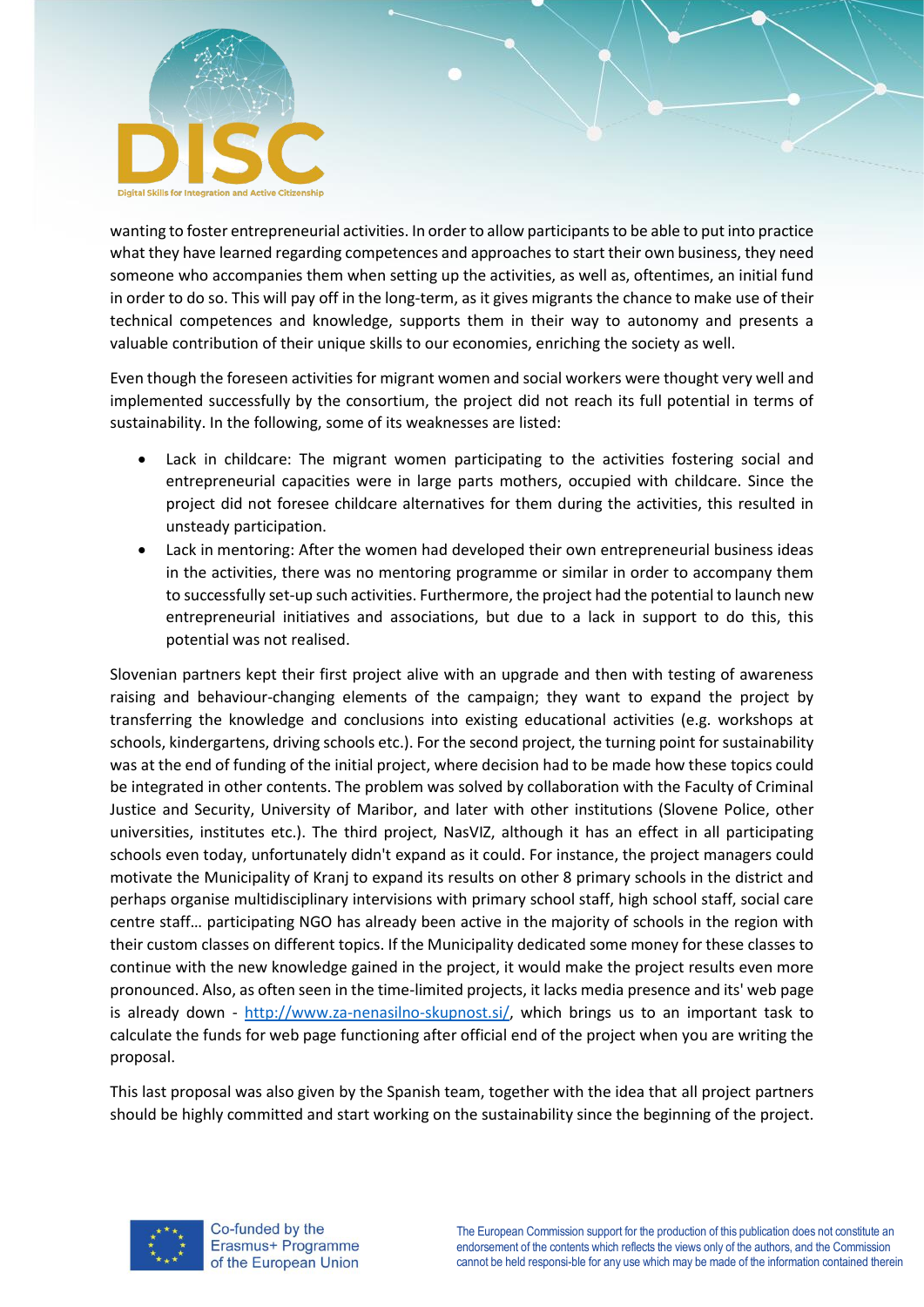

# <span id="page-20-0"></span>**7 SUGGESTION FOR THE DISC PROJECT**

Partners have given their suggestion for the DISC project's continuation after the project ends.

All partner agree that in terms of DISC project and its sustainability and continuation after the project ends, all publications, interactive updated websites and handbooks should remain available online for the large audience in such a way that they still can be applied in different ways by different users. This entails regular updating of any project or project-linked online pages and other materials to keep them active, fresh and up-to-date. This also means that there needs to be natural cooperation between partners also beyond the project span of DISC, so that such updating can be more easily made.

The DISC consortium has turned out to be very successful in cooperation, and this of course is a great encouragement to further continue with project activities and other forms of cooperation, thus keeping the best practices active and in the process of further development. It is important to give continuity to already implemented actions, instead of always thinking new projects, starting from scratch, thus creating learning pathways or beneficiaries as well as trying to give continuity to learning offers in various fields. The DISC consortium is presently searching further funding possibilities, where the present DISC activities could be promoted in the aftermath of Corona pandemic, when more and more services and activities are delivered e.g. online and more and more spaces for intercultural encounters and community enhancement are needed.

Regarding the website/ CANVAS, the platform should be made so the users will know which module one can use with no overload of information, perhaps using a clear manual where one can find everything. A community where users could share their experiences, comments and questions would also be beneficial.

What is deemed necessary for the partners is also continuation of promotion of the good practices. At the end of the project, dissemination event to inform a broad audience about the results of the study. We can continue to offer training sessions for schools in order to spread good practices. In addition, we can also inform teacher training programmes about the good practices so that aspiring teachers can immediately get to grips with these techniques. We shouldn't limit ourselves - the DISC teacher training can be used not only by teachers, educators and social workers, but should also be promoted for representatives of public administration oftentimes lacking the necessary skills to conduct interesting online activities. Similarly, we should promote the materials to pedagogical staff and students at the pedagogical faculties, since they will be the ones working in the field and presenting our material to young people.

The SMART tool with related learning platform and the materials developed could and should be used as integral parts or the basis for the development of young peoples' digital competences, including migrants, locals, students and everybody who is in need of such skills, so it should be promoted accordingly.

Also, CESIE partners have stated that we must shift the idea from working on projects to creating learning pathways for the beneficiaries. To think in the manner of creating useful combination of activities and initiatives from different projects in order to create educational packages fostering